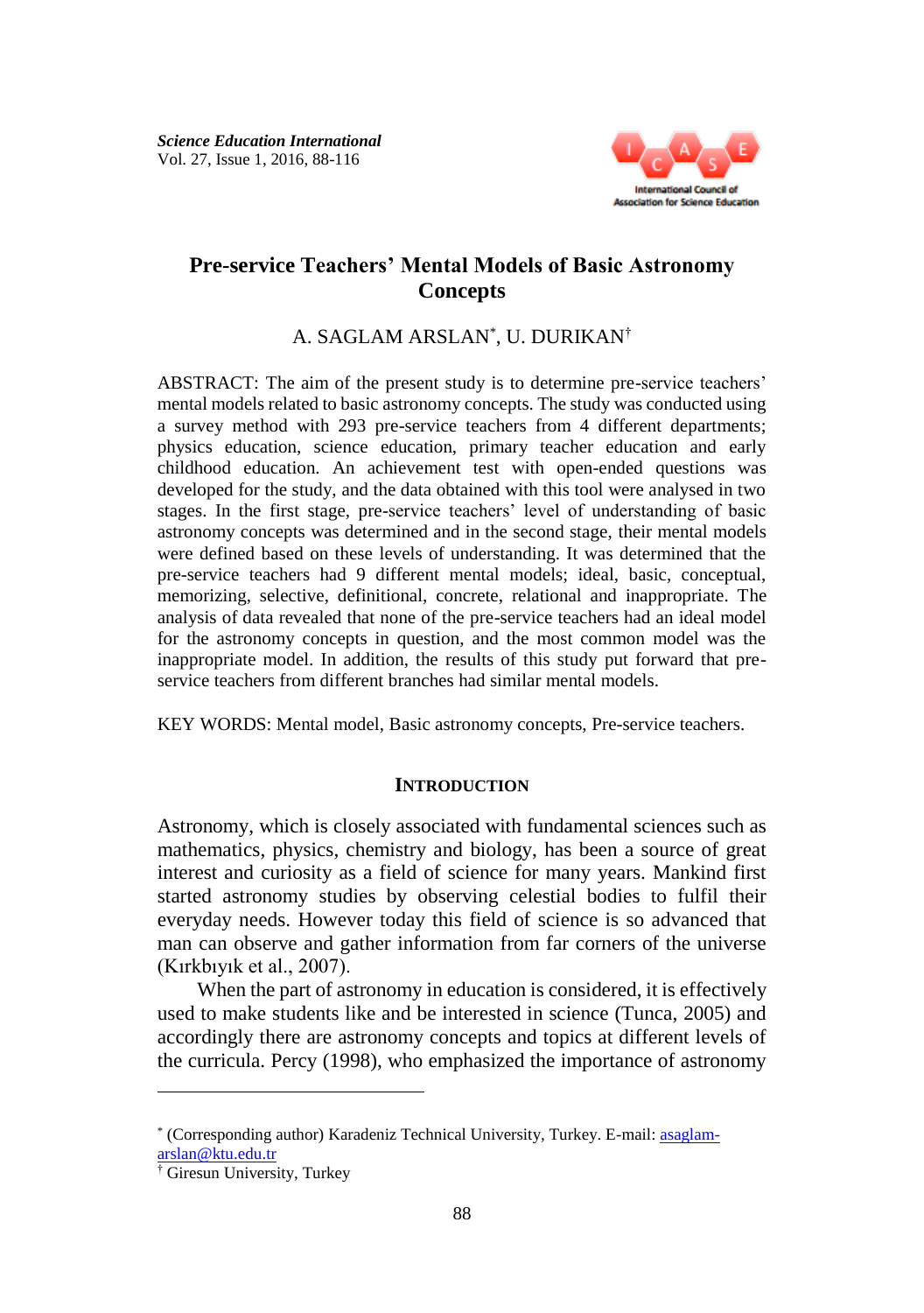education, mentions that there are significant astronomy applications in our daily life and astronomy activities, which are particularly useful in the classroom since they have an observation dimension, unlike experimental methods. Moreover, astronomy is a science field that is effectively teaching individuals to think in a right and reasonable way (Tunca, 2005).

The role of teachers is vitally important in the process of conveying curriculum topics in the classroom environment (MEB, 2008). Besides instructional methods and techniques that teachers use, field knowledge possessed is also important (Erden, 2005). As Karal (2003) and Akpınar et al. (2004) highlighted in their studies, success in education and accordingly student performance, depend on teacher competences. Thus, determining the knowledge level of prospective teachers towards basic astronomy concepts faced in our lives from among the topics expected to be components of science studies, is important.

### **LITERATURE REVIEW**

## *Astronomy related studies*

There are many studies about astronomy concepts, which can be divided with respect to their sample groups.

## *Studies conducted with primary and secondary education level students*

At the primary school level, studies were performed towards various aims:

- determining astronomy concepts perception state/levels of participants (Klein, 1982; Şahin, 2001; Baloğlu Uğurlu, 2005; Frede et al., 2009);
- determining related misconceptions (Sezen, 2002; Ekiz and Akbaş, 2005);
- analysing the effect of instruction in learners' learning (Kikas, 1998; 2005);
- to remediate the misconceptions on astronomy concepts (Sneider and Ohadi, 1998; Dunlop, 2000);
- increasing the efficiency of teaching astronomy concepts (Stahly, et al., 1999; Diakidoy and Kendeou, 2001; Barnett, et al., 2001; Lelliott, 2007; Barnett and Morran, 2002; Skopeliti and Vosniadou, 2007; Küçüközer et al., 2009; Plummer, 2009a, 2009b; Wilhelm, 2009)

There have been few studies at secondary school level and most existing studies have been mainly about the sun, Earth and moon system. At this level, there have been studies that aim to reveal existing knowledge/perception of students (Trumper, 2001a, 2001b), alternative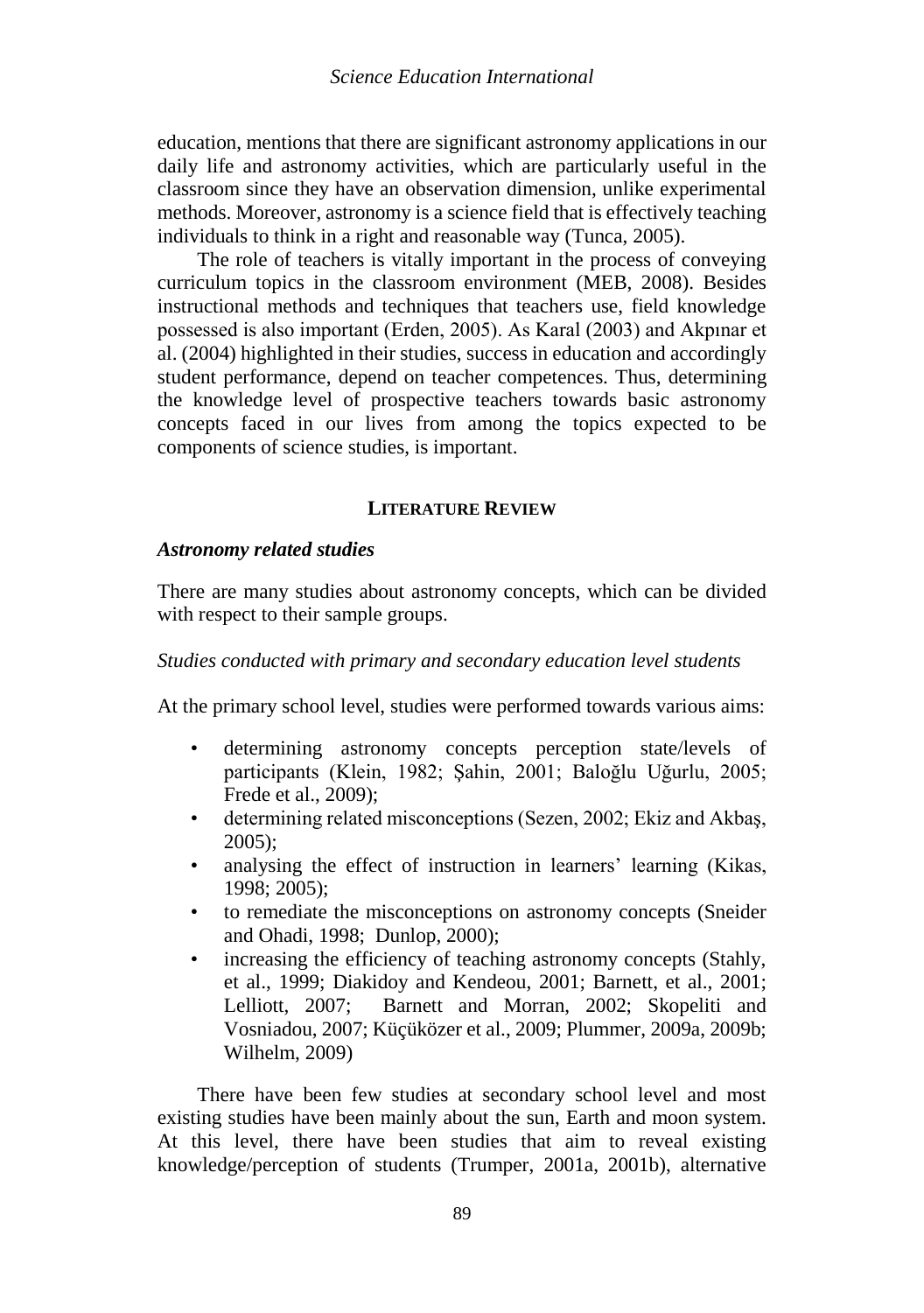conceptions (Cin, 2007) and a focus on misconceptions (Sherrod and Wilhelm, 2009).

As generalizable results of these studies, it appears that students do not possess a sufficient level of conceptual knowledge about astronomy, but various instructional attempts have effectively contributed to the conceptual change of learners.

## *Studies conducted with pre-service and in-service teachers*

Studies conducted with pre-service teachers have mainly aimed to determine the general understanding level of participants (Ünsal et al., 2001; Emrahoğlu and Öztürk, 2009), or perception states of basic astronomy topics (Bailey, 2006; Frede, 2006; Küçüközer, 2007) and to determine their opinions towards basic astronomy concepts (Kalkan and Kıroğlu, 2007). There have also been studies concerning the teaching of basic astronomy concepts/phenomena to pre-service teachers (Callison and Wright, 1993; Zeilik et al., 1997, 1999; Barnett, et al., 2001; Trundle, et al, 2002; Hudgins, 2005; Frede, 2008; Mullholland and Ginns, 2008) and focusing on misconceptions and alternative conceptions of pre-service teachers (Trumper, 2000; Fanetti, 2001; Trumper, 2006a, 2006b).

Only a limited number of studies have been conducted with teachers and most have focused on similar topics to the above mentioned studies. Thus, there have been studies about perceptions of teachers of astronomy concepts (Brunsell and Marcks, 2005); determining their alternative conceptions (Rutherford, 2004) and analysing the improvement in teachers' knowledge about basic astronomy topics (Henze, et al., 2008; Caballero, et al., 2008).

Some studies have been performed with both teachers and pre-service teachers. Barba and Rubba (1992) compared basic astronomy knowledge of pre-service and in-service teachers, Summer and Mant (1995) described the knowledge of pre-service and in-service teachers geared to basic astronomy concepts and Kanlı (2015) determined misconceptions of preservice and in-service teachers in one stage of his study.

Analysing the studies indicated above, it can be said that they focus on determining an understanding level, misconceptions and alternative conceptions about astronomy concepts or designing educational environments seeking ways to improve the present situation. Based on these studies, determining mental models, which indicate the completeness of knowledge that an individual possess about a concept, is considered as a subject that can valuably add to findings for previous studies.

# *Mental Models*

Mental models can be defined as individual, subjective, imperfect and improvable constructions, developed by a subject based on existing general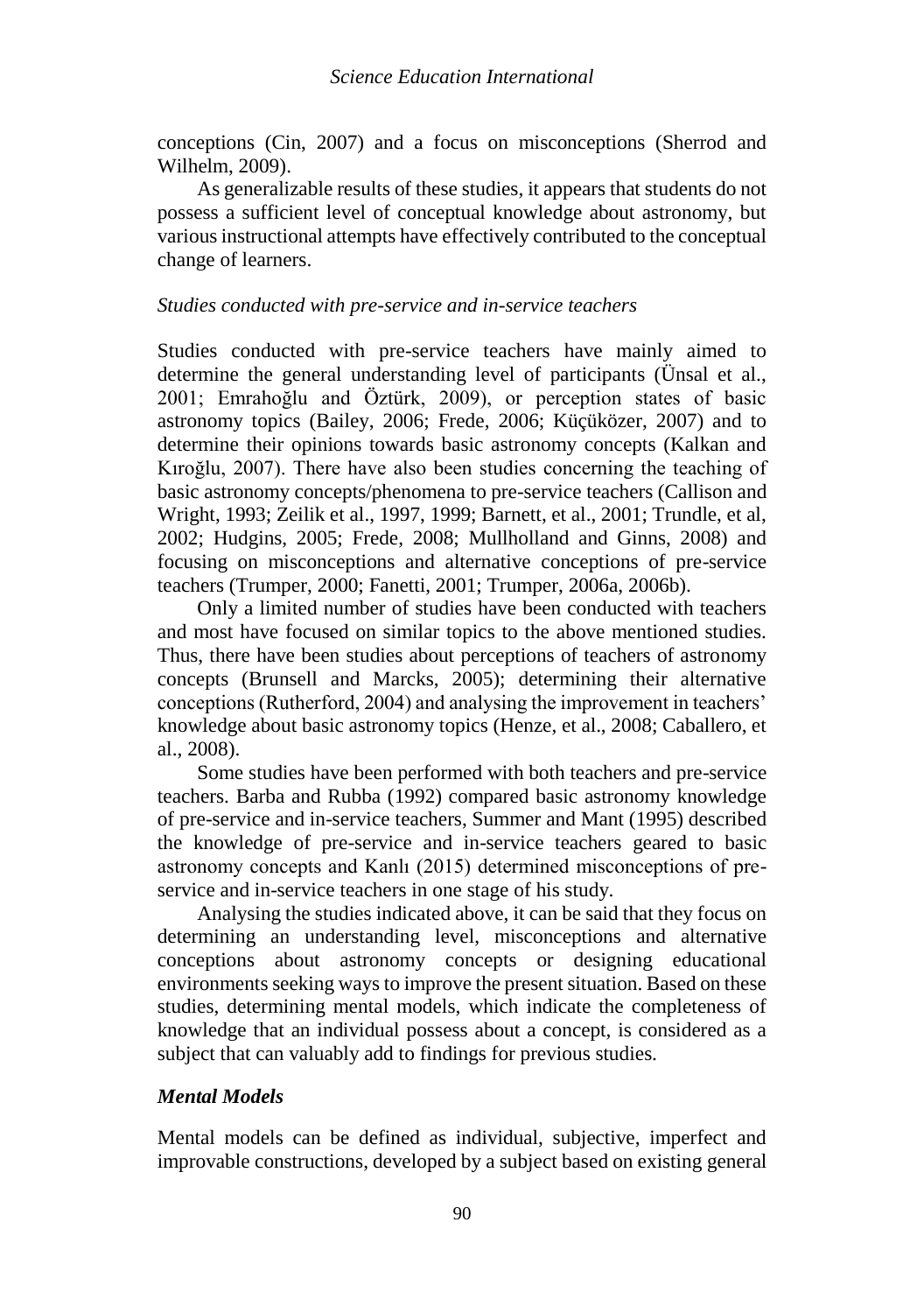knowledge, they can only exist for a subject when dependent on a reason for their existence. The maintenance of their existence and the improvement of mental models are related to the living space provided by the subject (Sağlam-Arslan, 2010).

Not having an agreed and unique definition, mental models are defined as structural analogies of the real world, like perception and conceptualization (Johnson-Laird, 1983). Similarly, Vosniadou (1994) defined mental models as specific types of analogic, or cognitive representations, produced individually during cognitive processes. Rapp (2005) defined mental models as internalized and constructed structures of knowledge and experiences about real life. These definitions show that mental models bear similar attributes to models expressed as the result of the representation of an object, entity or idea (target) with a more familiar source (Örnek, 2008). In terms of instructional activities, mental models are as important as models used as principal teaching and learning tools (Harrison and Treagust, 2000). This is because mental models are internal representations of real situations existing in the thoughts of individuals, with the aim of understanding and perceiving events in the world (Franco and Colinvaux, 2000). In other words, mental models are cognitive representations used for reasoning, defining, explaining, guessing or sometimes testing operations about a phenomenon (Buckley and Boulter, 2000; Örnek, 2008). Norman (1983) noted that they guide mankind while using their thoughts. On the other hand, mental models can be interpreted as handy types of knowledge to reflect the degree of an individual's overall comprehension of events, situations and systems in the educational process (Vosniadou and Brewer, 1992). The most significant aspect of mental models is that the knowledge obtained from them presents important data to teachers and researchers regarding the knowledge construction of students (Vosniadou, 1994). Beyond being a kind of knowledge based on declaration and method, mental models are a learning outcome, including the acquiring of semantic relations and skills used for understanding a system (Bland and Tessmer, 1999). The general features of mental models and the development of a mental model is outlined in Figure 1.

When a subject encounters a system (this can be a piece of information, a concept, an issue, an event or a situation), mental model development does not occur spontaneously. It requires certain cognitive stages. The subject processes the system through a perception filter composed of a communication channel, experiences, language, pre-knowledge etc. to form perception.

In most cases, together with perception formation, another system is formed called the "*selected system*". Since the subject shapes his/her own system with his/her own features, the "*selected system*" is mentioned in the formation process of a mental model. The selected system is structured depending on the attributes of the subject, like understanding capacity,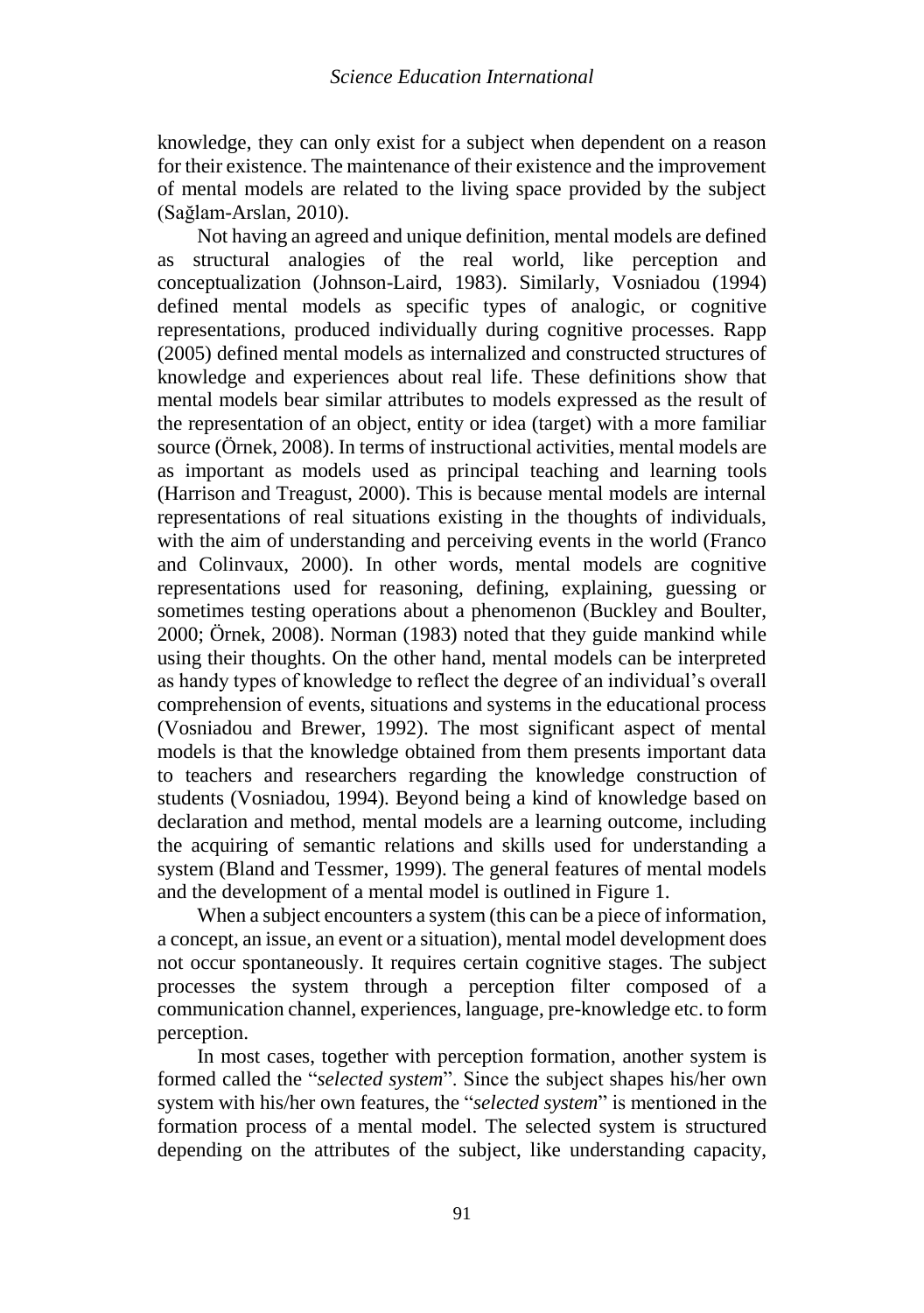existing context, cultural and social aspects *etc*. and thus the "*structured system*" is formed. Mental model formation about the initial real system is completed by likening or combining this structured system with preexisting schemes in mind.



## **Figure 1 Development of a mental model**

General mental models formed via this pathway are not similar oneto-one and therefore are not coincident to the real system. Actually, subjects define the existence of a system and how it is perceived. They explain the present situation of the system, how the system works and speculate on the future situation of the system, based on their own mental models (Norman, 1983; Rouse and Morris, 1986 cited by Bland and Tessmer, 1999; Barquoero, 1995; cited by Greca and Moreira, 2000; Jonassen and Cho, 2008).

Mental models, which cognitive science defines as centers where learning occurs, are not directly accessible. However, they can be identified by interpreting gestures, facial expressions, speech and writings of individuals used in communication (Justi and Gilbert, 2000). Therefore, the characteristics of mental models should be known, so that they can be identified and understood. Based on the literature, four fundamental characteristics of mental models can be mentioned:

- Mental models can be used in the process of producing new knowledge (Vosniadou and Brewer, 1992).
- Individuals can be unaware of the existence of their own mental models and that they use them (Örnek, 2008; Ünal-Çoban, 2009). Mental models include tacit knowledge (Franco and Colinvaux,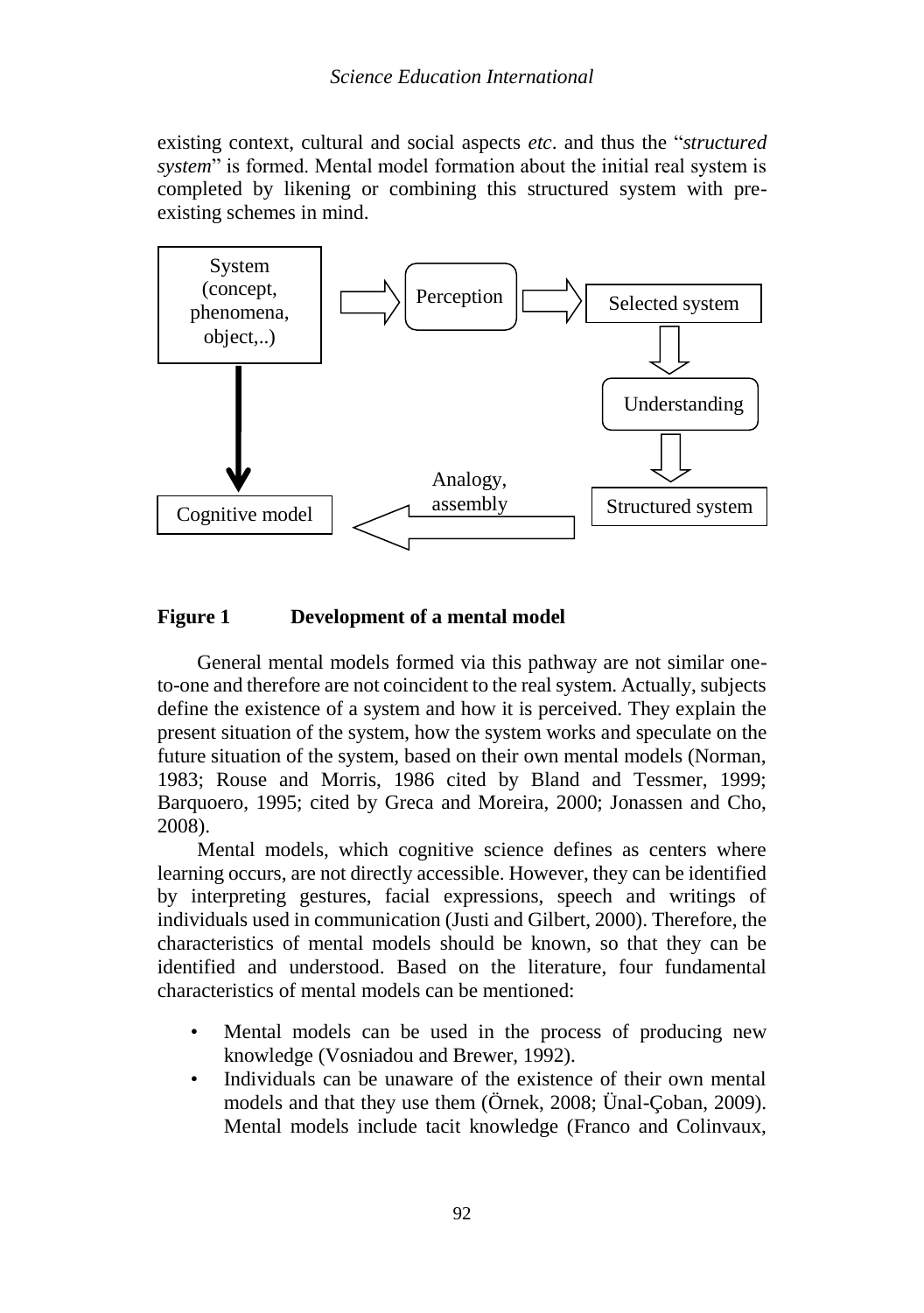2000). Consequently, the existence and state of mental models can only be speculative, based on observable behaviors (Rapp, 2005).

- Mental models have a synthetic nature (Franco and Colinvaux, 2000). Eventually, learners form their mental models by synthesizing their pre-knowledge with knowledge they encounter during learning (Harrison and Treagust, 2000).
- Mental models are restricted to the vision of the owner, since they are affected by beliefs (Franco and Colinvaux, 2000; Örnek, 2008).

In addition to these four basic characteristics, some researchers see mental models as internal representations having different characteristics. Mental models can be incomplete, alterable, restructured, improvable and non-scientific, without strict borders but must be usable by their owners (Norman, 1983; Franco and Colinvaux, 2000; Buckley and Boulter, 2000; Harrison and Treagust, 2000; Barquoero, 1995 cited by Greca and Moreira, 2000; Ünal and Ergin, 2006). To summarize, mental models which are structured by experiences in our daily lives and learning processes, are assessed and reconstructed unconsciously when it is becomes necessary.

# *Mental model studies about astronomy topics*

Mental model studies about astronomy topics in related literature were mainly at primary school level and clustered on the topics related to the concept of 'the Earth' and can be summarized as:

- Mental models of students from various levels of primary school about the shape of the Earth:
	- a. initial model, synthetic model and scientific model (Vosniadou and Brewer, 1992);
	- b. sphere in space model, sphere on water model, spheroid in space model, hollow sphere in space model, hollow sphere on water, disk in space model, disk on space model, rectangular earth on water model (Vosniadou and Brewer, 1994);
	- c. scientific model, flat earth model, hollow sphere model and dual earth model (Panagiotaki, et al., 2008);
	- d. sphere model, sphere without gravity model, hollow sphere model, disk model and rectangular model (Vosniadou, et al., 2004);
	- e. flat, hollow, dual, flattened, no gravity, scientific model (Straatemeier, et al., 2008).
- Models of kindergarten students about the Earth: flat earth, hollow sphere, dual earth and flattened sphere, spherical earth (Hannust and Kikas, 2007).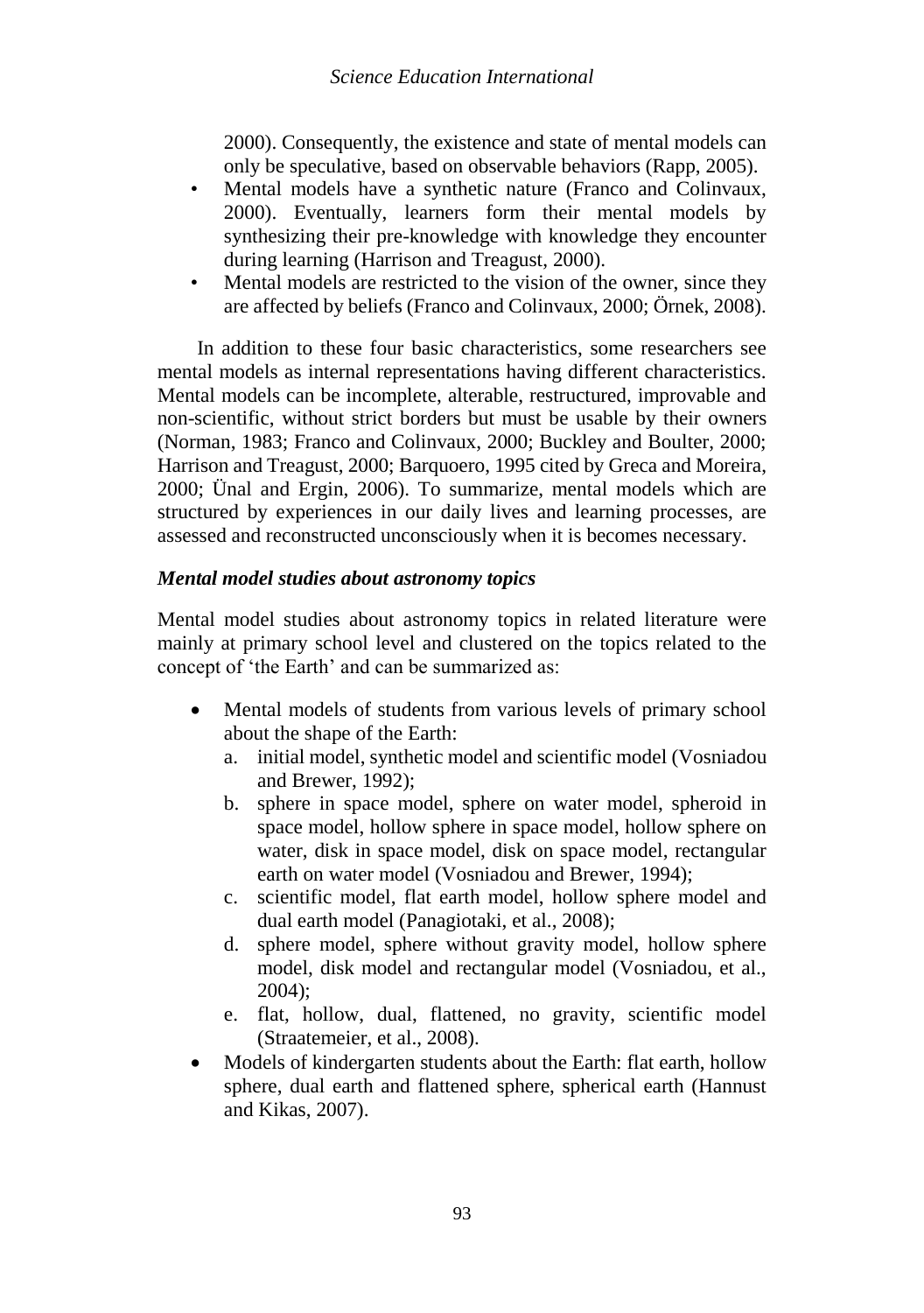Mental models of university students about the Earth: scientific, circular, semi-circular, flat earth, dual earth, hollow earth, 2 pictures, three pictures (Nobes and Panagiotaki, 2007).

The studies above imply that students from different levels (kindergarten, primary school and university) have similar mental models about the Earth.

There have also been studies sampling mental models about astronomy topics: Samarapungavan et al., (1996) focused on mental models of primary school students about cosmology and determined students produce both sun centred and Earth centred models. In another primary school level study, Liu (2003) stated that students had four earth centred and three sun centred, mental models about the Earth. Vosniadou and Brewer (1994) investigated primary school students' mental models about night and day cycles and identified eight different models. They grouped these models under three titles and by associating them with the mental models formed a previous study (Vosniadou and Brewer, 1992). Three of the eight models were classified as initial models, four were put under a synthetic model title and the remaining one seen as a scientific model. By working with a different sample group, Spiliotopoulou and Ioannidis (1996) revealed mental models of teachers working at primary school level about the universe concept by using their explanations and sketches. The models were named as physical, meta-physical and symbolic models.

Apart from mental model determining studies, Taylor, et al. (2003) developed a novel Mental Model-building Strategy and investigated how this strategy affects learners' mental model about the sun–Earth–moon system.

## *Purpose and Problem*

The literature review above suggests no studies have been carried out on mental models of pre-service teachers. As teachers shape the steps of education i.e. from kindergarten to the end of secondary school, it is obvious that identifying mental models of pre-service teachers is important. On the other hand, the literature study revealed that the majority of the studies conducted in this field focused on a particular astronomy concept/topic (the sun, the Earth, and the universe etc.). In this context, comparing and contrasting mental models about basic astronomy concepts (e.g. stars, planets) and mental models about concept examples (e.g. the sun, the Earth) is perceived as a valuable study added to the literature findings in this area.

This study determining the knowledge pre-service teachers have about basic astronomy concepts and concept examples examined from a holistic point of view. Thus, the purpose of the present study is to determine mental models of pre-service teachers from various departments about basic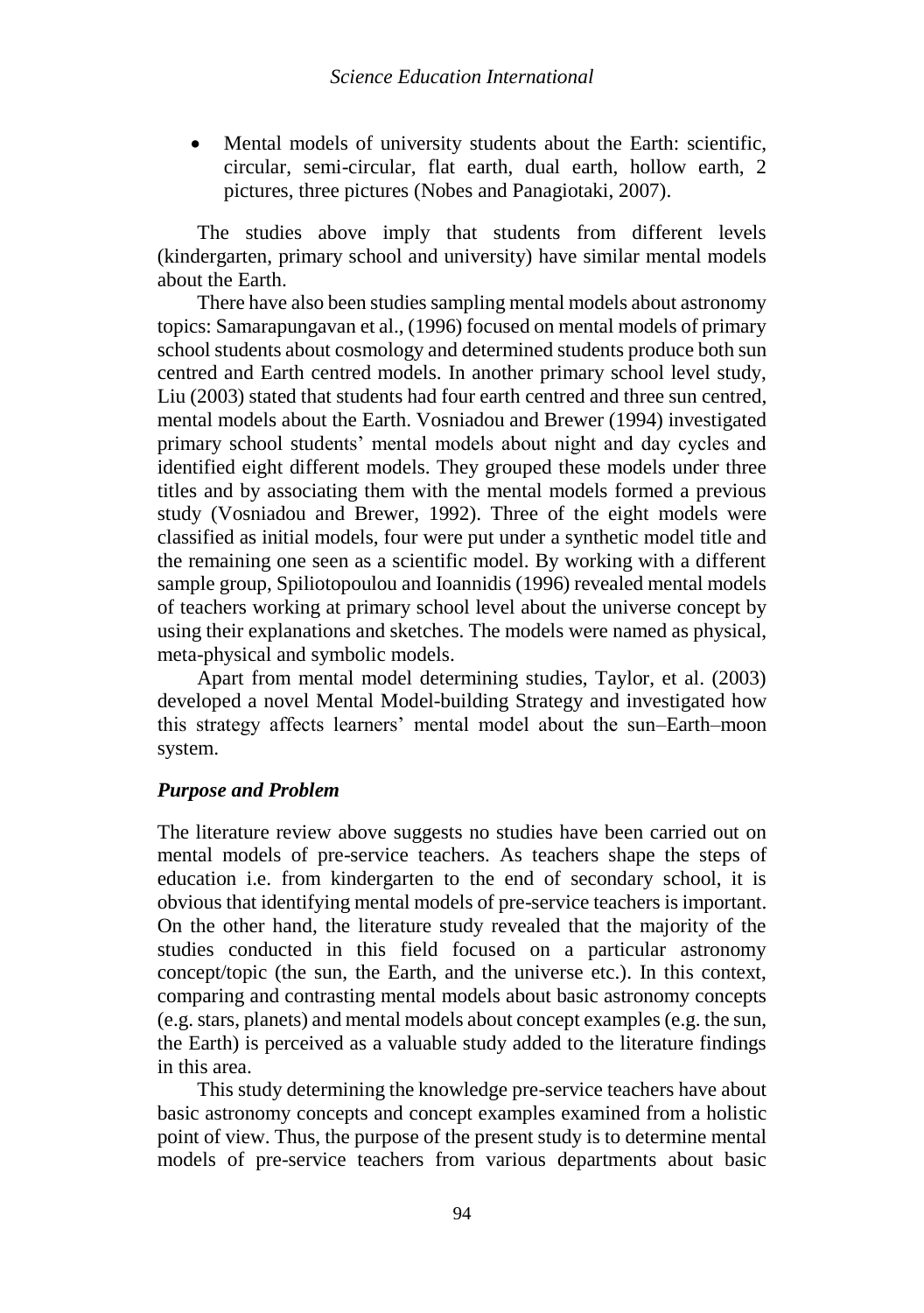astronomy concepts (planets, stars, satellites, the earth, the sun and the moon). Within this context, answers to the following research questions were pursued.

- 1. What are the pre-service teachers' mental models of basic astronomy concepts?
- 2. How do mental models differ with regard to the departments that pre-service teachers come from?
- 3. What kind of relation is there between mental models of concepts and concept examples?

## **METHODOLOGY**

## *Sample*

Since this study aims to describe an existing situation realistically, it was conducted using a survey method, as one of the descriptive methods, and aims to define and determine the related situation in the best way possible.

As basic astronomy concepts are taught exclusively by early childhood, classroom, science education and physics teachers, the sample of the study included 293 pre-service teachers, registered in the early childhood education (74), primary school (classroom) education (70), science education (87) and physics education (62) departments.

## *Instrument*

At first, along with the aim of the study, basic astronomy concepts, which the participants are supposed to teach in their teaching life were determined by reviewing the related curricula. For example, the topics for early childhood education are day, night, earth, sun and moon. The primary school curricula add planet, star, moon and its phases, satellite, yesterday, today, afternoon etc. For high school teaching (science education and physics education), more complex topics include galaxies, the solar system, space, etc. Consolidating the results of this review, the topics to be included in the instrument were determined and an achievement test with open-ended questions was developed.

In order to test the appropriateness and comprehensibility of the instrument, research questions and the achievement test were discussed with a group including three physics lecturers and one physics teacher. Furthermore, in order to test the instrument, a pilot study was also conducted. In the pilot study, the achievement test was administered to 21 graduate students registered in Mathematics Education who were attending basic physics lessons and having the same background as the sample.

Based on the pilot study, the questions and expressions where participants had difficulty were reorganized. The achievement test was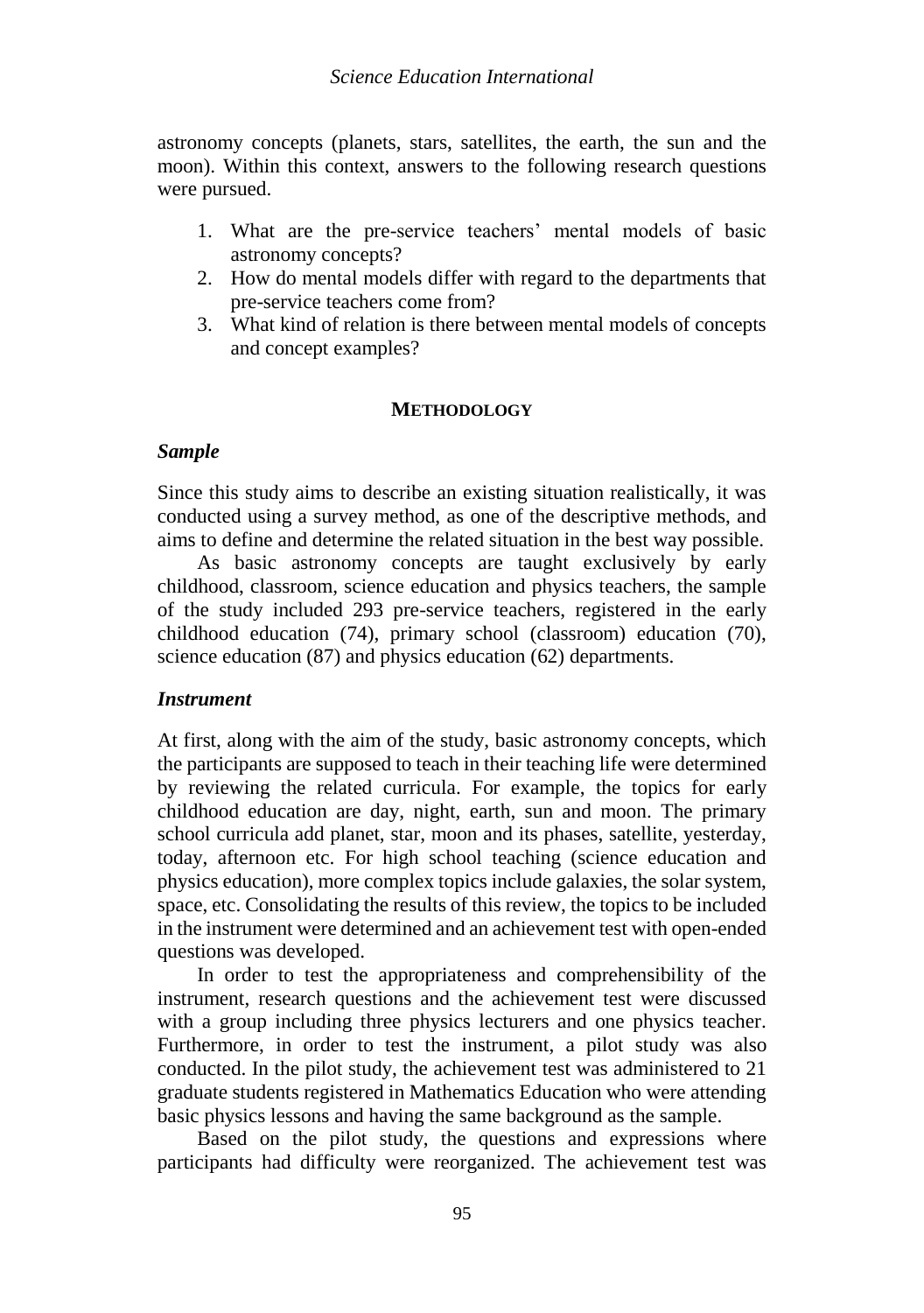finalized with repeated expert consultation. The questions in the survey included the following;

- 1. How can you explain the following concepts given below? You can support your explanations by giving examples when necessary. Earth, Sun, Moon, Planet, Star, Satellite
- 2. What kind of shapes can you draw related to these celestial bodies?
- 3. Describe the structure of these celestial bodies. What is/are contained in their structures?
- 4. How do you explain the differences and similarities between the following celestial body pairs? Earth-Planet, Sun-Star, Moon-Satellite

# *Data analysis*

In this study, mental models about basic astronomy concepts were determined using a two-stage analysis method. In the first stage, the responses given to the achievement test questions were analysed with respect to their level of understanding (Table 1).

| <b>Theme</b>              | <b>Level</b>      | <b>Characteristics</b>                                                                         |  |  |  |  |  |
|---------------------------|-------------------|------------------------------------------------------------------------------------------------|--|--|--|--|--|
|                           | [0]               | No response/ 'I do not know' / 'I have not                                                     |  |  |  |  |  |
|                           |                   | understood' and similar responses/ Repeating                                                   |  |  |  |  |  |
| Definition /              |                   | question/Irrelevant/ambiguous responses                                                        |  |  |  |  |  |
| Structure                 | [1]               | No understanding/Wrong responses                                                               |  |  |  |  |  |
| (for questions $1,3$ )    | $[2]$             | Partial understanding/ Responses having some<br>aspects of the valid answer and misconceptions |  |  |  |  |  |
| (Abraham et al.,          | $\lceil 3 \rceil$ | Restricted understanding/ Responses not having                                                 |  |  |  |  |  |
| 1994)                     |                   | all requirements of the valid answer                                                           |  |  |  |  |  |
|                           | [4]               | Sound understanding/ Responses having<br>all                                                   |  |  |  |  |  |
|                           |                   | requirements of the valid answer                                                               |  |  |  |  |  |
|                           | [0]               | No drawing                                                                                     |  |  |  |  |  |
| Shape (for<br>question 2) | $[1]$             | Wrong drawing                                                                                  |  |  |  |  |  |
| (Kara et al., 2008;       | $[2]$             | Right drawing with wrong aspects                                                               |  |  |  |  |  |
| Uzunkavak, 2009)          | $[3]$             | Right but incomplete drawing                                                                   |  |  |  |  |  |
|                           | [4]               | Right and complete drawing                                                                     |  |  |  |  |  |
|                           | [0]               | No response/ Non-scientific relations                                                          |  |  |  |  |  |
|                           | $[1]$             | Unable to relate two concepts/ Making wrong                                                    |  |  |  |  |  |
| Relations between         |                   | relations or no relations                                                                      |  |  |  |  |  |
| the concepts (for         | $[2]$             | Partial relation/ Drawing relations between two                                                |  |  |  |  |  |
| question 4)               |                   | concepts but unable to explain                                                                 |  |  |  |  |  |
| (Liu et al., 2008)        | [3]               | Restricted relation/ Drawing relations between                                                 |  |  |  |  |  |
|                           |                   | two concepts but explaining it in a restricted way                                             |  |  |  |  |  |
|                           | $[4]$             | Scientific relation/ Drawing relations between                                                 |  |  |  |  |  |
|                           |                   | two concepts and explaining it                                                                 |  |  |  |  |  |

## **Table 1 The levels of understanding and their characteristics**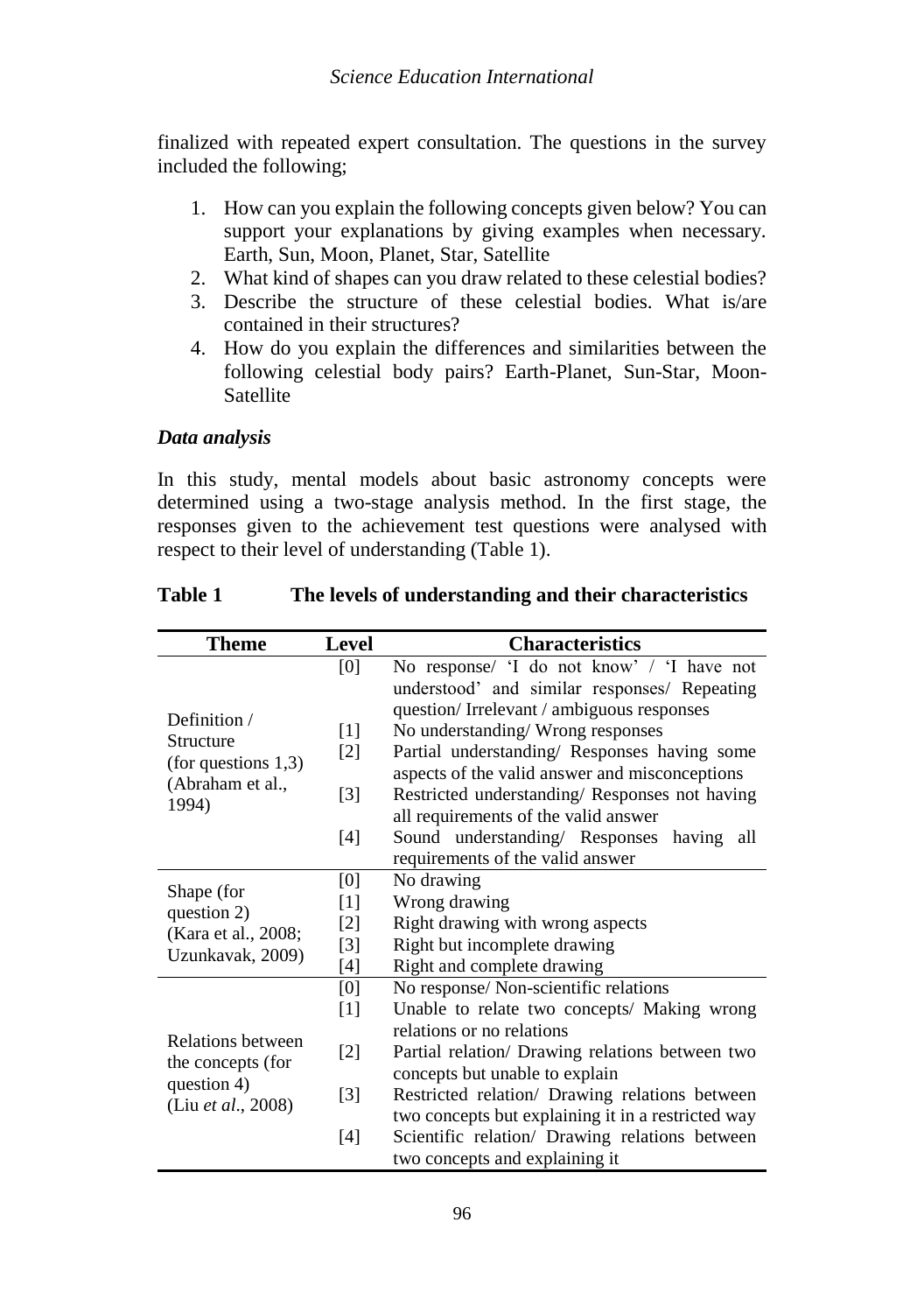For any given concept, the participants' levels of understanding were analysed with regard to levels proposed by Abraham et al. (1994), and drawings made by the participants to exemplify any concept were analysed using the levels determined by Kara et al. (2008) and Uzunkavak (2009). The relationships established between any of the concepts and corresponding concept examples were analysed with the adaptation of the levels offered by Liu et al. (2008).

In the second stage of analysis, students' mental models were determined as a result of holistic analysis of all the questions related to the concept in question (or concept example). From the assembled mental models, explanations about these models and the relations among the levels of understanding about these models, were summarized and given in Table 2. This system of models was developed based on the system called Students' Model of Understanding in Typology of Perceived Knowledge by Sağlam (2004). Similarly, İyibil (2010), Sağlam-Arslan and Devecioğlu (2010) and Kurnaz (2012) used this model to determine mental models in their studies.

The participants' mental models for basic astronomy concepts were determined by analyzing the participants' levels of understanding from answers given in response to the items in the achievement test. For example, if a participant gave answers about a definition of a concept at the  $3<sup>rd</sup>$  level, for shape at the  $4<sup>th</sup>$  level, for structure at  $2<sup>nd</sup>$  level and for relations with other concepts at the 1st level, the mental model of this participant could be determined as the *Memorizing model,* by considering the matrices presented in Table 2.

## *Reliability*

To ensure the reliability of the results, classification of the students' responses according to the level was checked by another expert who studied in this area. In this process, the expert coded most of the student responses by referring to the characteristic features given in Table 1. Scorers' reliability coefficient between two coding was calculated to be 0.86.

A similar reliability procedure was followed in the second part of the analysis, the determining mental models phase. Each student answer sheet was considered individually and mental models were determined by seeking one to one correspondence between the levels of student answers and pre-determined levels for the mental models in Table 2. Therefore, all student answers, given for the questions in the data collecting tool who had a (NaM) model, were at 0, 1 or 2 levels. This classification was checked randomly by an expert and it was determined that all the requirements of the classification were met.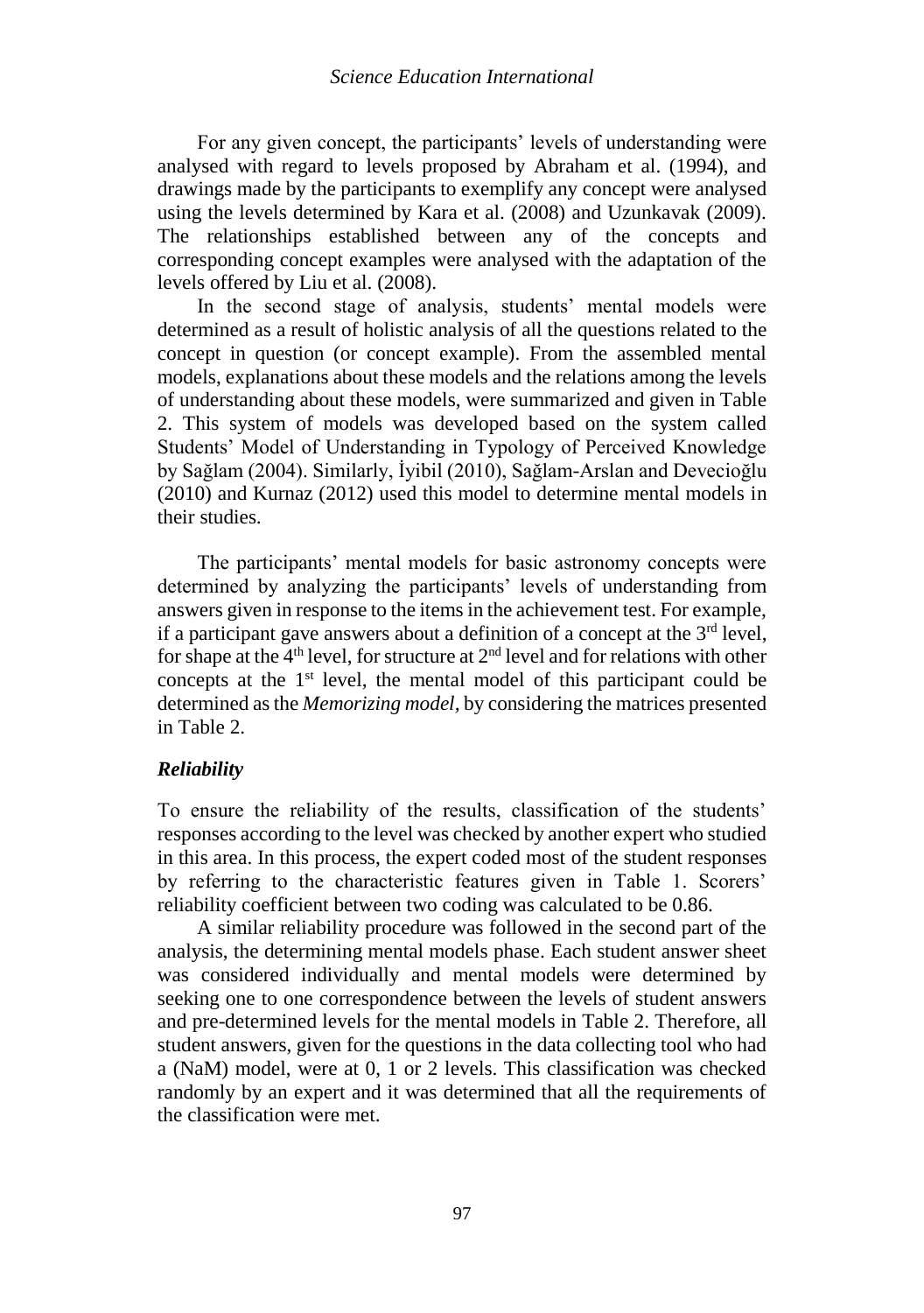| <b>Mental</b><br>models            | <b>Characteristics of Model</b>                                                                                                                                                                                                            | <b>Relations</b><br>btw levels<br>$\{D, S, St, R\}$                                                                      |
|------------------------------------|--------------------------------------------------------------------------------------------------------------------------------------------------------------------------------------------------------------------------------------------|--------------------------------------------------------------------------------------------------------------------------|
| Ideal model<br>(IM)                | Defining the concept, drawing the figure of the<br>concept, explaining the structure and making the<br>relation between the concept and other concepts.                                                                                    | 3333<br>4444                                                                                                             |
| <b>Basic</b><br>model<br>(BM)      | Defining the concept, drawing the figure of the<br>concept and making relation connections with<br>other concepts but not being able to explain the<br>structure of the concept.                                                           | $\frac{331}{44}$<br>4424                                                                                                 |
| Conceptual<br>model<br>(CM)        | Defining the concept and making relation<br>connections with other concepts but not being<br>able to explain the structure of the concept and<br>not being able to draw the figure of the concept.                                         | $\frac{0.30}{1.31}$<br>$2.32$                                                                                            |
| Memorizing<br>model<br>(MM)        | Defining the concept and drawing the figure of<br>the concept but not being able to make relation<br>connections with other concepts and not being<br>able to explain the structure of the concept.                                        | $33^{00}_{11}$<br>4 4 2 2                                                                                                |
| Selective<br>model (SM)            | Drawing the figure of the concept and making<br>relation connections with other concepts but not<br>being able to define the concept and they not<br>being able to explain the structure of the concept.                                   | $\begin{smallmatrix} 0&0\\1&3&1&3\\ 2&4&2&4 \end{smallmatrix}$                                                           |
| Defining<br>model<br>(DM)          | Only defining the concept but not being able to<br>make relation connections with other concepts;<br>not being able to explain the structure of the<br>concept and not being able to draw the figure of<br>the concept.                    | $\begin{array}{c c c c c c} & 0 & 0 & 0 \\ 3 & 1 & 1 & 1 \\ 4 & 2 & 2 & 2 \end{array}$                                   |
| Concrete<br>model<br>(CoM)         | Only drawing the figure of the concept. / Not<br>being able to define the concept; not being able to<br>make relation connections with other concepts.<br>Not being able to explain the structure of the<br>concept.                       | $\begin{smallmatrix} 0 & 0 & 0 \\ 1 & 3 & 1 & 1 \\ 2 & 4 & 2 & 2 \end{smallmatrix}$                                      |
| Relational<br>model<br>(RM)        | Only making relation connections with other<br>concepts. Not being able to draw the figure of the<br>concept. / Not being able to define the concept;<br>not being able to explain the structure of the                                    | $\begin{smallmatrix} 0 & 0 & 0 \\ 1 & 1 & 1 \\ 2 & 2 & 2 \end{smallmatrix} \begin{smallmatrix} 3 \\ 4 \end{smallmatrix}$ |
| Non-<br>adaptive<br>model<br>(NaM) | concept.<br>Not being able to define the concept; not being<br>able to draw the figure of the concept. / Not being<br>able to make relation connections with other<br>concepts; not being able to explain the structure<br>of the concept. | $0\ 0\ 0\ 0$                                                                                                             |

# **Table 2 Relationship between the level of understanding and pre-service teachers' mental models**

<sup>\*</sup> Abbreviations in this table: D stands for Definition of concept, S for shape, St for structure and R for relations with other concepts.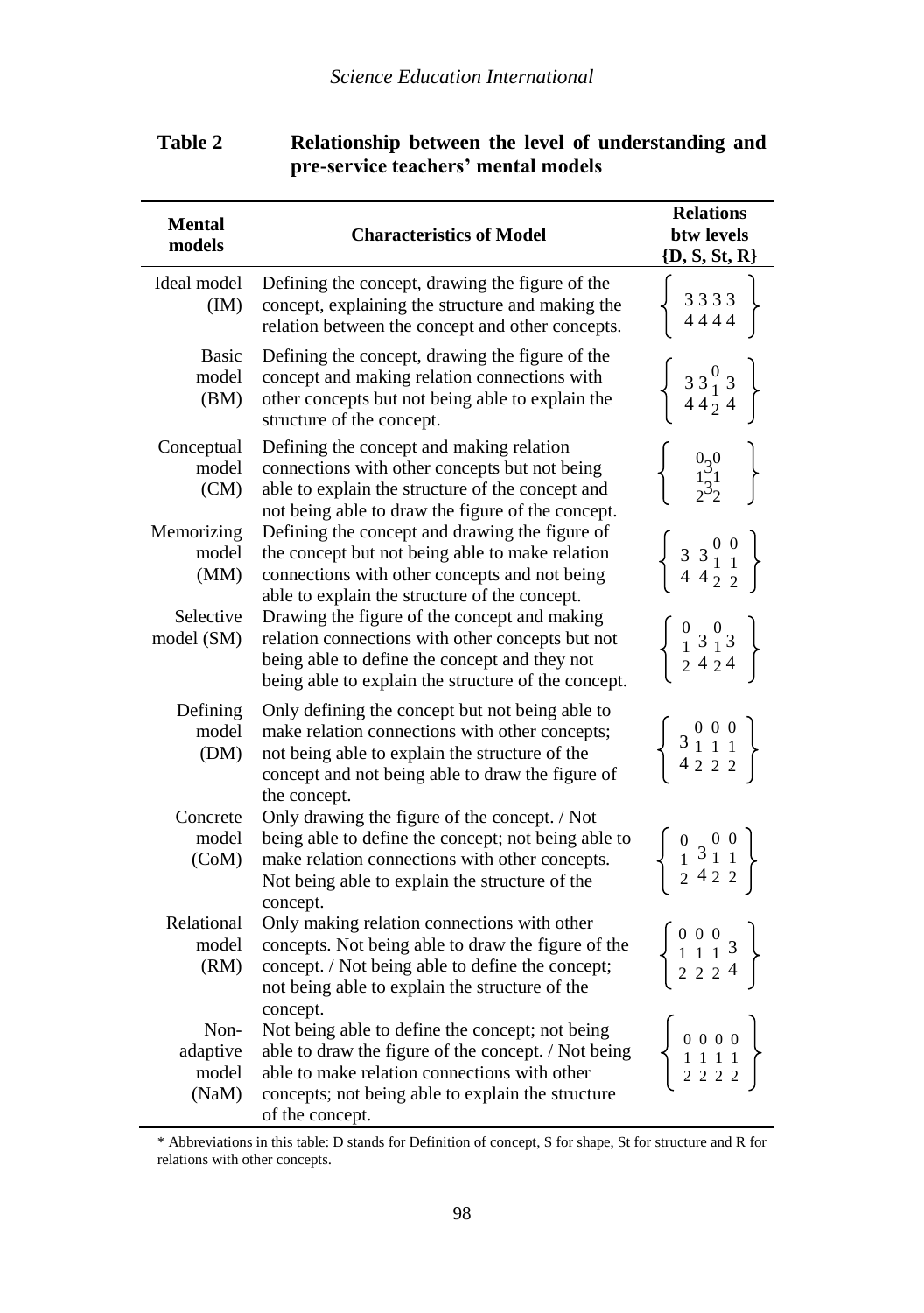## **FINDINGS**

The findings are reported as:

- a. the responses given by each student for the questions about basic astronomy concepts (definition, shape, structure, relation), analyzed with respect to levels of understanding.
- b. the mental model of each student for the given concept developed, based on these levels of understanding (by analyzing all the answers given by the student to the questions related to the concept in question).
- c. comparisons of mental models of different pre-service teachers for concepts and concept examples.

# *a. Levels of understanding of basic astronomy concepts of pre-service teachers from different departments*

Table 3 shows that the responses given by the participants for the questions inquiring about the definition and structural aspects of the planet concept were classified at the partial level of understanding and were almost at the same level for all departments. Furthermore, Table 3 shows that responses at the sound level of understanding were given to the question, which requires drawing a shape to explain planet concept.

The question

- a. asking to define the Earth, as an example of planets, was mainly answered at the restricted level of understanding;
- b. about structural characteristics of the earth was answered at the sound level of understanding by the majority of students (Table 3).
- c. on identification of the relation between a planet and the earth was mainly answered by participants at the partial relation level.
- d. question about defining the star concept and drawing its shape was mainly answered at the no understanding level.
- e. about structural features of the sun were clustered at the no understanding and partial levels of understanding.
- f. about the definition and structure of the sun were answered at the no understanding level and the answers about the shape of the sun were mainly at the partial level of understanding.
- g. about the relations drawn by the participants between a star as a concept and the sun as a concept example were answered at the making no relation and making restricted relation level.
- h. about definitions about satellites were answered at the no response level; the drawings about satellites were at the no response and sound levels of understanding;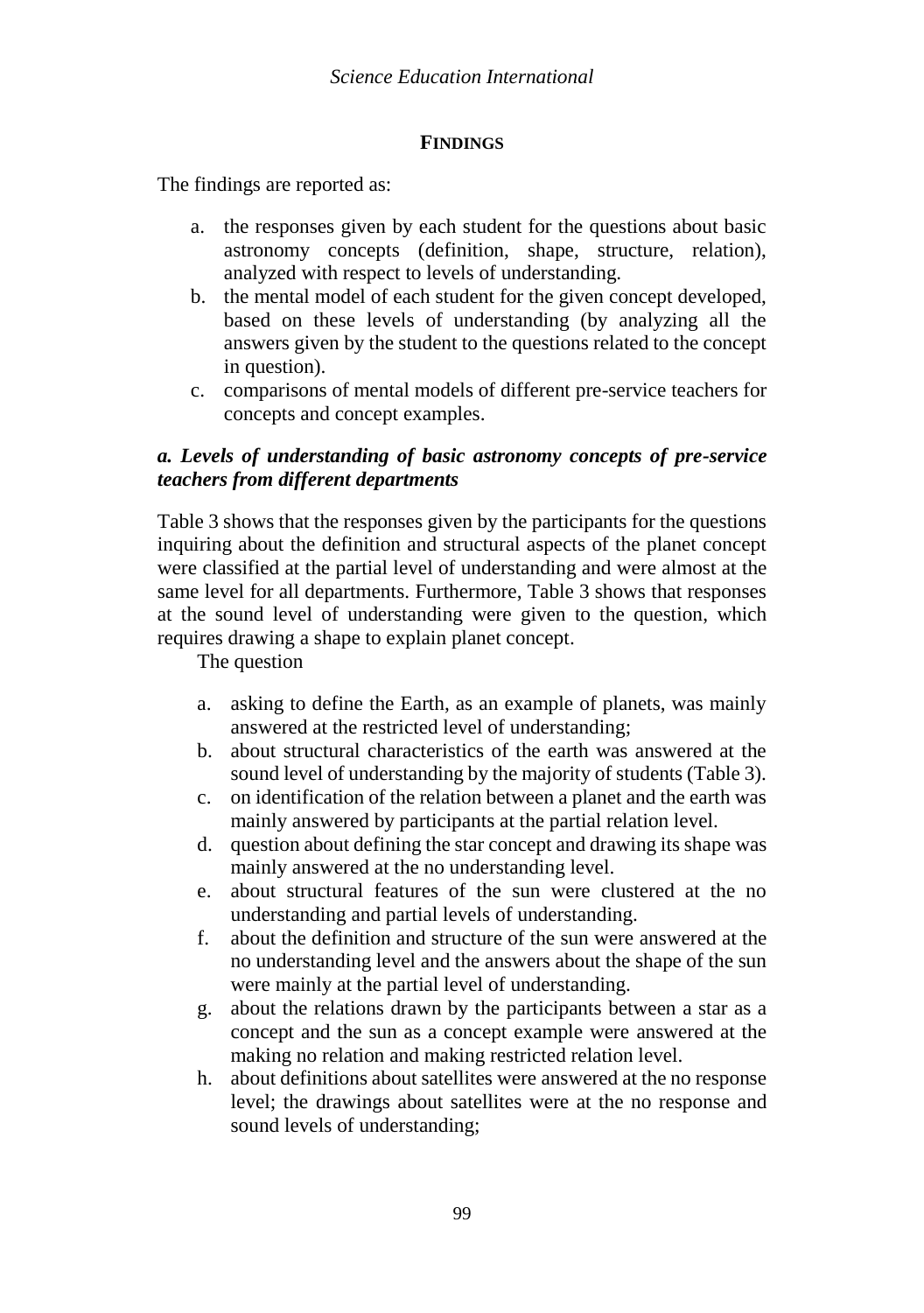|            |       |            | Planet[ $f$ (%)*] |                 |                 |                 | The Earth $[f (\%)^*]$ |                          |                |                 | Star $[f(%)^*]$ |                          |                |            | The Sun $[f(%)^*]$ |           |                 |            | Satellite $[f(\%)^*]$ |                |                 |            | The Moon $[f(\%)]^*$ |                 |                |
|------------|-------|------------|-------------------|-----------------|-----------------|-----------------|------------------------|--------------------------|----------------|-----------------|-----------------|--------------------------|----------------|------------|--------------------|-----------|-----------------|------------|-----------------------|----------------|-----------------|------------|----------------------|-----------------|----------------|
| Them       | Level | <b>ECT</b> | <b>CT</b>         | <b>ST</b>       | PT              | <b>ECT</b>      | <b>CT</b>              | <b>ST</b>                | PT             | <b>ECT</b>      | <b>CT</b>       | <b>ST</b>                | PT             | <b>ECT</b> | <b>CT</b>          | <b>ST</b> | PT              | <b>ECT</b> | <b>CT</b>             | <b>ST</b>      | PT              | <b>ECT</b> | <b>CT</b>            | <b>ST</b>       | PT             |
| ${\rm e}$  | s     | E          | E                 | E               | E               | E               | E                      | E                        | E              | E               | E               | E                        | E              | E          | E                  | E         | E               | E          | E                     | E              | E               | E          | E                    | E               | E              |
|            | [0]   | 26         | 25                | 12              | 12              | 12              | 18                     | $\overline{c}$           | 6              | 19              | 23              | 11                       | 17             | 10         | 14                 | 3         | $\overline{4}$  | 38         | 39                    | 26             | 25              | 12         | 19                   | $\overline{4}$  | $\overline{5}$ |
|            |       | (34)       | (36)              | (14)            | (19)            | (16)            | (26)                   | (2)                      | (10)           | (26)            | (3)             | (13)                     | (27)           | (14)       | (20)               | (3)       | (6)             | (51)       | (56)                  | (30)           | (40)            | (16)       | (27)                 | (5)             | (8)            |
|            | [1]   | 27         | 38                | 48              | 38              | 24              | $\overline{15}$        | 19                       | 11             | $\overline{55}$ | 45              | 69                       | 40             | 57         | 48                 | 66        | 38              | 5(8)       | -11                   | 14             | 10              | 33         | -8                   | 5               | 11             |
|            |       | (36)       | (54)              | (55)            | (61)            | (32)            | (21)                   | (22)                     | (18)           | (74)            | (64)            | (79)                     | (65)           | (77)       | (69)               | (76)      | (61)            |            | (16)                  | (16)           | (16)            | (45)       | (11)                 | (6)             | (18)           |
|            | $[2]$ | 22         | $7\phantom{.0}$   | 27              | 10              | 31              | 20                     | 39                       | 24             |                 | $\overline{2}$  | 6                        | 5              | 7(9)       | 7                  | 13        | 15              | 27         | 13                    | 20             | 10              | 3(4)       | -1                   | 6               | $\overline{4}$ |
| Definition |       | (30)       | (10)              | (31)            | (16)            | (42)            | (29)                   | (45)                     | (39)           |                 | (3)             | (9)                      | (8)            |            | (10)               | (15)      | (25)            | (36)       | (19)                  | (23)           | (16)            |            | (1)                  | (7)             | (6)            |
|            | $[3]$ |            |                   |                 | 2               | $7\phantom{.0}$ | 17                     | 27                       | 21             | $\sim$          | $\sim$          | -1                       |                | $\sim$     | -1                 | 5         | 5               | 4(5)       | 7                     | 27             | 15              | 23         | 37                   | 44              | 28             |
|            |       |            |                   |                 | (3)             | (10)            | (24)                   | (31)                     | (33)           |                 |                 | (1)                      |                |            | (1)                | (6)       | (8)             |            | (10)                  | (31)           | (24)            | (31)       | (53)                 | (50)            | (45)           |
|            | $[4]$ | $\sim$     | $\sim$            | $\sim$          | $\sim$          | $\sim$          |                        | $\overline{\phantom{a}}$ | $\sim$         | $\sim$          | $\sim$          | $\sim$                   | $\sim$         | $\sim$     | $\sim$             | $\sim$    | $\sim$          | $\sim$     |                       | $\sim$         | 2               | 3(4)       | 5                    | 28              | 14             |
|            |       |            |                   |                 |                 |                 |                        |                          |                |                 |                 |                          |                |            |                    |           |                 |            |                       |                | (3)             |            | (8)                  | (32)            | (22)           |
|            | [0]   | 17         | 5                 | 10              | 13              | 4(5)            | 3                      | -1                       | $\overline{4}$ | 8               | $\overline{2}$  | 10                       | 13             | 4(5)       | $\overline{c}$     | $\sim$    | 5               | 27         | 28                    | 21             | 20              | 5(7)       | $\overline{2}$       |                 | 5              |
|            |       | (23)       | (8)               | (12)            | (21)            |                 | (4)                    | (1)                      | (6)            | (11)            | (3)             | (11)                     | (21)           |            | (3)                |           | (8)             | (37)       | (40)                  | (24)           | (32)            |            | (3)                  | (1)             | (8)            |
|            | [1]   | $\sim$     | -1                | 2               | 5               | $\sim$          | $\sim$                 | 2                        | 2              | 60              | 68              | 73                       | 45             | 6(8)       | 10                 | 15        | $7\phantom{.0}$ | 14         | 13                    | 10             | $7\overline{ }$ | 2(3)       | $\sim$               |                 |                |
|            |       |            | (1)               | (2)             | (8)             |                 |                        | (2)                      | (3)            | (82)            | (97)            | (84)                     | (73)           |            | (14)               | (17)      | (11)            | (19)       | (19)                  | (12)           | (11)            |            |                      |                 |                |
| Shape      | $[2]$ | 2(3)       | -1                | $\sim$          | $\sim$          | 21              | 33                     | 34                       | 28             | 6(8)            |                 | $\overline{4}$           | $\overline{4}$ | 64         | 58                 | 71        | 50              | 7(9)       |                       |                | $\overline{2}$  | 44         | 29                   | 18              | 16             |
|            |       |            | (1)               |                 |                 | (28)            | (47)                   | (39)                     | (45)           |                 |                 | (5)                      | (6)            | (87)       | (83)               | (82)      | (81)            |            | (1)                   |                | (3)             | (59)       | (42)                 | (21)            | (26)           |
|            | $[3]$ | $\sim$     | 3                 | $\sim$          | $\overline{4}$  | 47              | $\overline{34}$        | 45                       | 27             | $\sim$          | $\sim$          |                          |                |            |                    |           |                 | $\sim$     |                       | -1             | $7\phantom{.0}$ | 6(8)       | 12                   | 22              | 14             |
|            |       |            | (4)               |                 | (6)             | (64)            | (49)                   | (52)                     | (44)           |                 |                 |                          |                |            |                    | (1)       |                 |            |                       | (1)            | (11)            |            | (17)                 | (25)            | (22)           |
|            | [4]   | 55         | 60                | 75              | 40              | 2(3)            |                        | 5                        | 1              | $\sim$          | $\sim$          | $\overline{\phantom{a}}$ | $\sim$         | $\sim$     | $\sim$             | $\sim$    | $\sim$          | 26         | 28                    | 55             | 26              | 17         | 27                   | 46              | 27             |
|            |       | (74)       | (86)              | (86)            | (65)            |                 |                        | (6)                      | (2)            |                 |                 |                          |                |            |                    |           |                 | (35)       | (40)                  | (63)           | (42)            | (23)       | (38)                 | (53)            | (44)           |
|            | [0]   | 25         | 17                | 9               | $7\overline{ }$ | 2(3)            | -1                     | $\overline{\phantom{a}}$ | $\sim$         | 24              | 11              | 20                       | 19             | 12         | 8                  | 12        | 10              | 37         | 20                    | 18             | 17              | 15         | 6                    | $7\phantom{.0}$ | 6              |
|            |       | (34)       | (24)              | (10)            | (11)            |                 | (1)                    |                          |                | (32)            | (16)            | (23)                     | (31)           | (16)       | (11)               | (14)      | (16)            | (50)       | (29)                  | (21)           | (27)            | (20)       | (9)                  | (8)             | (10)           |
|            | [1]   | 5(7)       | 8                 | $\overline{4}$  | 3               | 1(1)            | $\sim$                 | $\sim$                   | 2              | 27              | 26              | 25                       | 22             | 47         | 49                 | 41        | 25              | 2(3)       | 9                     | 9              | $\overline{4}$  | 5(7)       | $7\phantom{.0}$      | 5               | 5              |
|            |       |            | (11)              | (5)             | (5)             |                 |                        |                          | (3)            | (37)            | (37)            | (29)                     | (35)           | (64)       | (70)               | (47)      | (40)            |            | (13)                  | (10)           | (6)             |            | (10)                 | (6)             | (8)            |
| Structure  | $[2]$ | 30         | 29                | 32              | 28              | -11             | -11                    | 12                       | 12             | 21              | 32              | 35                       | 19             | 9          | 8                  | 18        | 10              | 25         | 27                    | 28             | 23              | 26         | 24                   | 20              | 12             |
|            |       | (41)       | (42)              | (37)            | (45)            | (15)            | (16)                   | (14)                     | (19)           | (28)            | (46)            | (40)                     | (31)           | (12)       | (11)               | (21)      | (16)            | (33)       | (38)                  | (32)           | (38)            | (35)       | (33)                 | (23)            | (19)           |
|            | $[3]$ | 11         | 9                 | 24              | 15              | 19              | 12                     | 16                       | 9              | 2(3)            | -1              | 6                        | 2              | 6(8)       | $\overline{5}$     | 16        | 17              | 2(3)       | -1                    | 2              | -1              | 22         | 20                   | 42              | 28             |
|            |       | (15)       | (13)              | (28)            | (25)            | (26)            | (17)                   | (18)                     | (15)           |                 | (1)             | (7)                      | (3)            |            | (8)                | (18)      | (28)            |            | (1)                   | (2)            | (2)             | (30)       | (29)                 | (48)            | (45)           |
|            | $[4]$ | 3(4)       | $7\phantom{.0}$   | 18              | 9               | 41              | 46                     | 59                       | 39             | $\sim$          | $\sim$          | -1                       | $\sim$         | $\sim$     |                    | $\sim$    | ÷               | 8          | 13                    | 30             | 17              | 6(8)       | 13                   | 13              | 11             |
|            |       |            | (10)              | (21)            | (15)            | (55)            | (66)                   | (68)                     | (63)           |                 |                 | (1)                      |                |            |                    |           |                 | (11)       | (19)                  | (35)           | (27)            |            | (19)                 | (15)            | (18)           |
|            | [0]   | 9          | $7\phantom{.0}$   | 5               | 6               |                 |                        |                          |                | 8               | 6               | 3                        | 6              |            |                    |           |                 | 17         | 19                    | 10             | 12              |            |                      |                 |                |
|            |       | (12)       | (10)              | (6)             | (10)            |                 |                        |                          |                | (11)            | (9)             | (3)                      | (10)           |            |                    |           |                 | (23)       | (27)                  | (11)           | (19)            |            |                      |                 |                |
|            | [1]   | 6(8)       | 5                 | $7\overline{ }$ | 6               |                 |                        |                          |                | 24              | 26              | 36                       | 18             |            |                    |           |                 | 1(1)       | 6                     | $\overline{4}$ | $\overline{4}$  |            |                      |                 |                |
|            |       |            | (8)               | (8)             | (10)            |                 |                        |                          |                | (32)            | (37)            | (41)                     | (30)           |            |                    |           |                 |            | (9)                   | (6)            | (6)             |            |                      |                 |                |
| Relation   | $[2]$ | 39         | 31                | 46              | 28              |                 |                        |                          |                | 10              | 10              | 15                       | 8              |            |                    |           |                 | 45         | 31                    | 44             | 28              |            |                      |                 |                |
|            |       | (53)       | (44)              | (53)            | (45)            |                 |                        |                          |                | (14)            | (14)            | (18)                     | (13)           |            |                    |           |                 | (61)       | (44)                  | (51)           | (45)            |            |                      |                 |                |
|            | $[3]$ | 20         | 27                | 29              | 22              |                 |                        |                          |                | 32              | 28              | 33                       | 30             |            |                    |           |                 | 11         | 14                    | 29             | 18              |            |                      |                 |                |
|            |       | (27)       | (38)              | (33)            | (35)            |                 |                        |                          |                | (43)            | (40)            | (38)                     | (47)           |            |                    |           |                 | (15)       | (20)                  | (32)           | (30)            |            |                      |                 |                |
|            | [4]   | $\sim$     | $\sim$            | $\sim$          | $\sim$          |                 |                        |                          |                | $\sim$          | $\sim$          | $\sim$                   |                |            |                    |           |                 | $\sim$     | $\sim$                | $\sim$         | $\sim$          |            |                      |                 |                |

# **Table 3 The distribution of the participants' levels of understanding about the characteristics of the astronomy concepts**

\* The percentage values were calculated for pre-service teachers from different departments considering the number of participants from that department.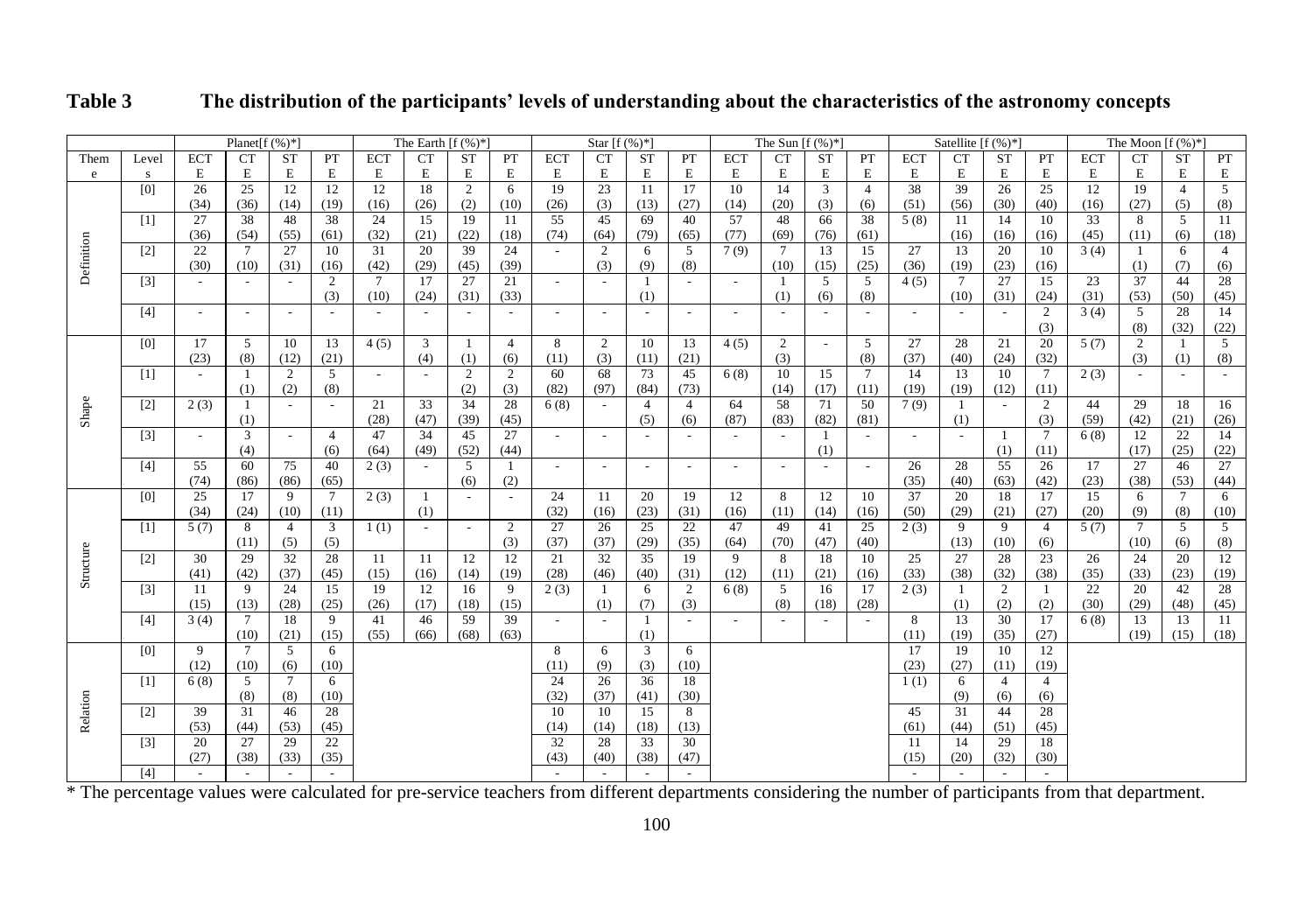- i. about structural characteristics of satellites were answered at the no response and partial levels of understanding.
- j. about the definition of the moon were answered at the restricted level of understanding; the drawings about it were at the partial and sound levels of understanding; the explanations about the structure of the moon were at the partial and restricted levels of understanding.
- k. about responses to match the conceptual relation between the satellite concept and the moon were mainly answered at the partial relation level.

## *b. Mental models of pre-service teachers from different departments about basic astronomy concepts*

The participants' mental models about basic astronomy concepts, investigated by considering the distribution of the levels of understanding of the responses they had given to the questions in the achievement test, are summarized in Table 4. The table shows that none of the participants had an ideal model about basic astronomy concepts.

|                           | Planet<br>$[f(\%)]$ | The<br>Earth<br>$[f(\%)]$ | Star<br>$[f (\%)]$       | The<br>Sun<br>$[f(\%)]$      | Satellit<br>e<br>$[f(\%)]$ | The<br>Moon<br>$[f(\%)]$ |
|---------------------------|---------------------|---------------------------|--------------------------|------------------------------|----------------------------|--------------------------|
| Ideal model (IM)          |                     |                           |                          |                              |                            |                          |
| Basic model (BM)          | 5(2)                | 20(7)                     | $\overline{\phantom{a}}$ | $\qquad \qquad \blacksquare$ | 19(7)                      | 38 (13)                  |
| Conceptual model (CM)     |                     | 14(5)                     | 1(1)                     | 5(2)                         | 1(1)                       | 11(4)                    |
| Memorizing model (MM)     |                     | 22(7)                     | $\overline{\phantom{0}}$ |                              | 27(9)                      | 83 (28)                  |
| Selective model (SM)      | 83 (28)             | 34(12)                    | $\overline{a}$           |                              | 26(9)                      | 11(4)                    |
| Definitional model (DM)   |                     | 16(6)                     | $\overline{\phantom{a}}$ |                              | 8(3)                       | 50(17)                   |
| Concrete model (CoM)      | 113 (39)            | 84 (29)                   | $\overline{a}$           |                              | 71 (24)                    | 37 (13)                  |
| Relational model (RM)     | 10(3)               | 30(10)                    | 122(41)                  | 118(40)                      | 25(8)                      | 12(4)                    |
| Inappropriate model (InM) | 82 (28)             | 73(24)                    | 170 (58)                 | 170 (58)                     | 116 (39)                   | 51 (17)                  |

# **Table 4 Pre-service teachers' mental models about basic astronomy concepts**

Table 5 shows that the early childhood pre-service teachers had mostly concrete (49%) mental models. The pre-service teachers from primary school classroom teachers' education, on the other hand, had inappropriate (58%) mental models and selective (31%) mental models for the same concept. The mental models possessed by the pre-service teachers from primary school science education and physics education departments had similar patterns.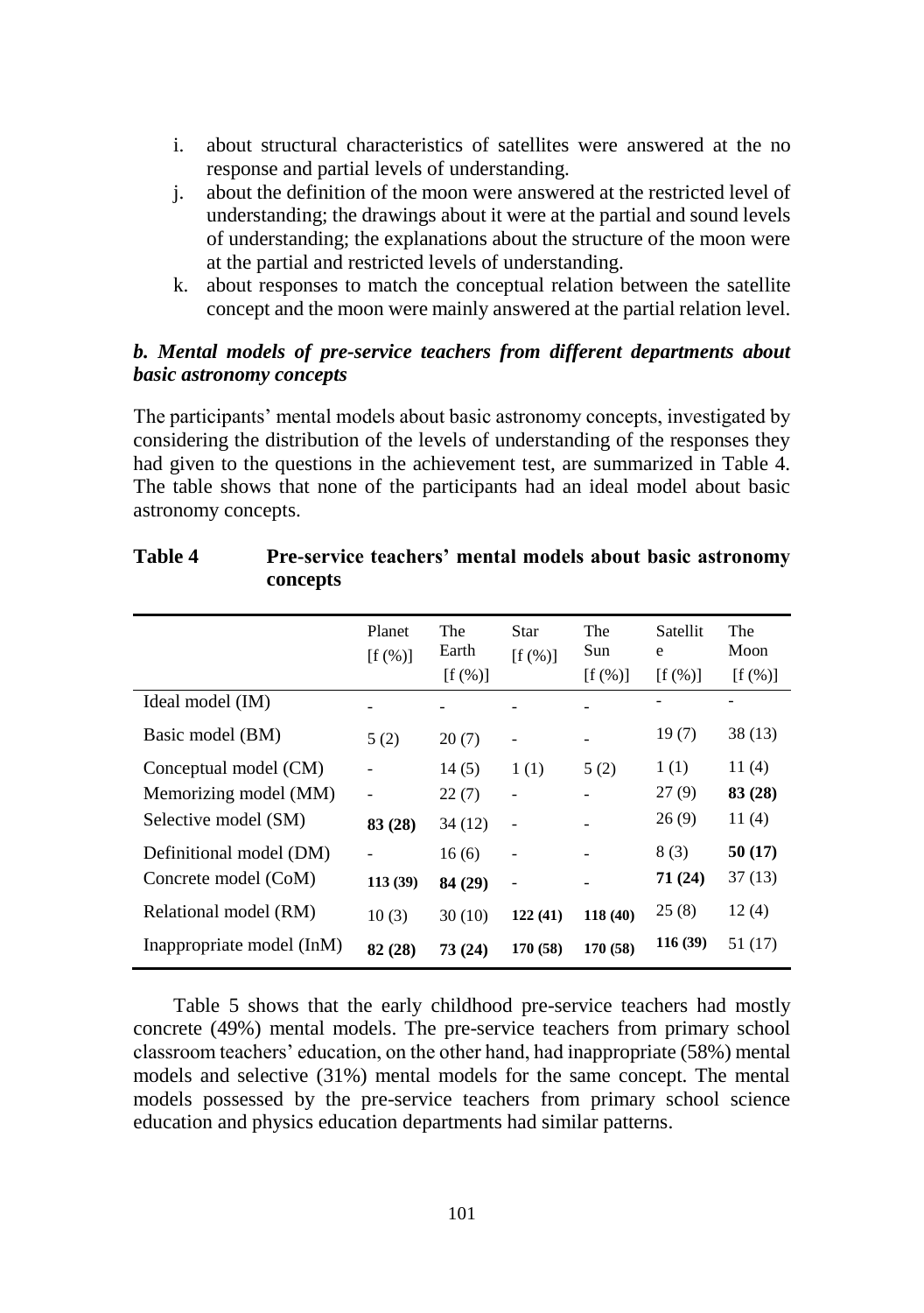|              |            | Planet $[f(\%)^*]$ |           |      |            |      | The Earth $[f(\%)^*]$ |      |      | Star [ $f$ (%)*] |           |      |            | The Sun $[f (\%)^*]$ |           |      |            | Satellite [ $f$ (%)*] |           |      |            | The Moon $[f(\%)^*]$ |                |      |
|--------------|------------|--------------------|-----------|------|------------|------|-----------------------|------|------|------------------|-----------|------|------------|----------------------|-----------|------|------------|-----------------------|-----------|------|------------|----------------------|----------------|------|
| Mental       | <b>ECT</b> | <b>CT</b>          | <b>ST</b> | PT   | <b>ECT</b> | CT   | <b>ST</b>             | PT   | ECT  | <b>CT</b>        | <b>ST</b> | PT   | <b>ECT</b> | <b>CT</b>            | <b>ST</b> | PT   | <b>ECT</b> | <b>CT</b>             | <b>ST</b> | PT   | <b>ECT</b> | <b>CT</b>            | <b>ST</b>      | PT   |
| models'      | E          | E                  | E         | E    | E          | E    | E                     | E    | E    | E                | E         | E    | E          | E                    | E         | E    | E          | E                     | E         | E    | E          | E                    | E              | E    |
| types        |            |                    |           |      |            |      |                       |      |      |                  |           |      |            |                      |           |      |            |                       |           |      |            |                      |                |      |
| <b>Basic</b> |            |                    |           |      | 2          | 3    | 10                    | 5    |      |                  |           |      |            |                      |           |      |            | 3                     | 8         | 7    | 3          | $\overline{4}$       | 19             | 12   |
| model        |            |                    |           |      | (3)        | (4)  | (12)                  | (8)  |      |                  |           |      |            |                      |           |      | (1)        | (4)                   | (9)       | (11) | (4)        | (6)                  | (22)           | (19) |
| (BM)         |            |                    |           |      |            |      |                       |      |      |                  |           |      |            |                      |           |      |            |                       |           |      |            |                      |                |      |
| Conceptu     |            |                    |           |      |            |      |                       |      |      |                  |           |      |            |                      |           |      |            |                       |           |      |            | 3                    |                |      |
| al model     |            |                    |           |      | (1)        | (6)  |                       | (15) |      |                  | (1)       |      |            | (1)                  |           | (6)  |            |                       |           | (2)  | (3)        | (4)                  | (5)            | (3)  |
| (CM)         |            |                    |           |      |            |      |                       |      |      |                  |           |      |            |                      |           |      |            |                       |           |      |            |                      |                |      |
| Memorizi     |            |                    |           |      |            |      | 11                    |      |      |                  |           |      |            |                      |           |      |            | 3                     | 16        | 6    |            | 19                   | 38             | 19   |
| ng model     |            |                    |           |      | (5)        | (6)  | (13)                  | (5)  |      |                  |           |      |            |                      |           |      | (3)        | (4)                   | (18)      | (10) | (10)       | (27)                 | (43)           | (31) |
| (MM)         |            |                    |           |      |            |      |                       |      |      |                  |           |      |            |                      |           |      |            |                       |           |      |            |                      |                |      |
| Selective    | 19         | 22                 | 26        | 16   | 11         | 10   | 10                    | 3    |      |                  |           |      |            |                      |           |      |            |                       | 11        | 6    |            |                      |                |      |
| model        | (26)       | (31)               | (30)      | (26) | (15)       | (14) | (12)                  | (5)  |      |                  |           |      |            |                      | (1)       |      | (7)        | (6)                   | (13)      | (10) | (3)        | (4)                  | (5)            | (3)  |
| (SM)         |            |                    |           |      |            |      |                       |      |      |                  |           |      |            |                      |           |      |            |                       |           |      |            |                      |                |      |
| Definition   |            |                    |           |      |            |      |                       |      |      |                  |           |      |            |                      |           |      |            |                       |           | 3    | 14         | 16                   | 11             | 9    |
| al model     |            |                    |           |      |            | (9)  | (7)                   | (6)  |      |                  |           |      |            |                      |           |      | (1)        | (1)                   | (3)       | (5)  | (18)       | (23)                 | (13)           | (15) |
| (DM)         |            |                    |           |      |            |      |                       |      |      |                  |           |      |            |                      |           |      |            |                       |           |      |            |                      |                |      |
| Concrete     | 36         | 41                 | 49        | 26   | 32         | 16   | 19                    | 17   |      |                  |           |      |            |                      |           |      | 18         | 18                    | 21        | 14   | 11         | 11                   |                |      |
| model        | (49)       | (58)               | (56)      | (42) | (44)       | (23) | (22)                  | (27) |      |                  |           |      |            |                      |           |      | (24)       | (26)                  | (24)      | (22) | (15)       | (16)                 | (8)            | (13) |
| (CoM)        |            |                    |           |      |            |      |                       |      |      |                  |           |      |            |                      |           |      |            |                       |           |      |            |                      |                |      |
| Relational   |            |                    |           |      | 6          | 10   | 9                     |      | 32   | 28               | 32        | 30   | 32         | 27                   | 32        | 26   | 5          |                       |           |      |            |                      |                |      |
| model        | (1)        | (8)                | (4)       | (6)  | (8)        | (14) | (10)                  | (8)  | (43) | (40)             | (37)      | (48) | (43)       | (39)                 | (37)      | (42) | (7)        | (10)                  | (10)      | (6)  | (5)        | (6)                  | (2)            | (3)  |
| (RM)         |            |                    |           |      |            |      |                       |      |      |                  |           |      |            |                      |           |      |            |                       |           |      |            |                      |                |      |
| Inappropr    | 18         | 2                  | 9         | 14   | 18         | 17   | 22                    | 16   | 42   | 42               | 54        | 32   | 42         | 42                   | 54        | 32   | 42         | 34                    | 19        | 21   | 31         | 10                   | $\overline{c}$ | 8    |
| iate         | (24)       | (3)                | (10)      | (23) | (24)       | (24) | (25)                  | (26) | (57) | (60)             | (62)      | (52) | (57)       | (60)                 | (62)      | (52) | (57)       | (49)                  | (22)      | (34) | (42)       | (14)                 | (2)            | (13) |
| model        |            |                    |           |      |            |      |                       |      |      |                  |           |      |            |                      |           |      |            |                       |           |      |            |                      |                |      |
| (InM)        |            |                    |           |      |            |      |                       |      |      |                  |           |      |            |                      |           |      |            |                       |           |      |            |                      |                |      |

**Table 5 The distribution of mental models of basic astronomy concepts according to their departments**

ECTE: Early Childhood Teacher Education, CTE: Classroom Teacher Education, STE: Science Teacher Education, PTE: Physics Teacher Education

\* The percentage values in the table were calculated for pre-service teachers from different departments by considering the number of participants sampled from that department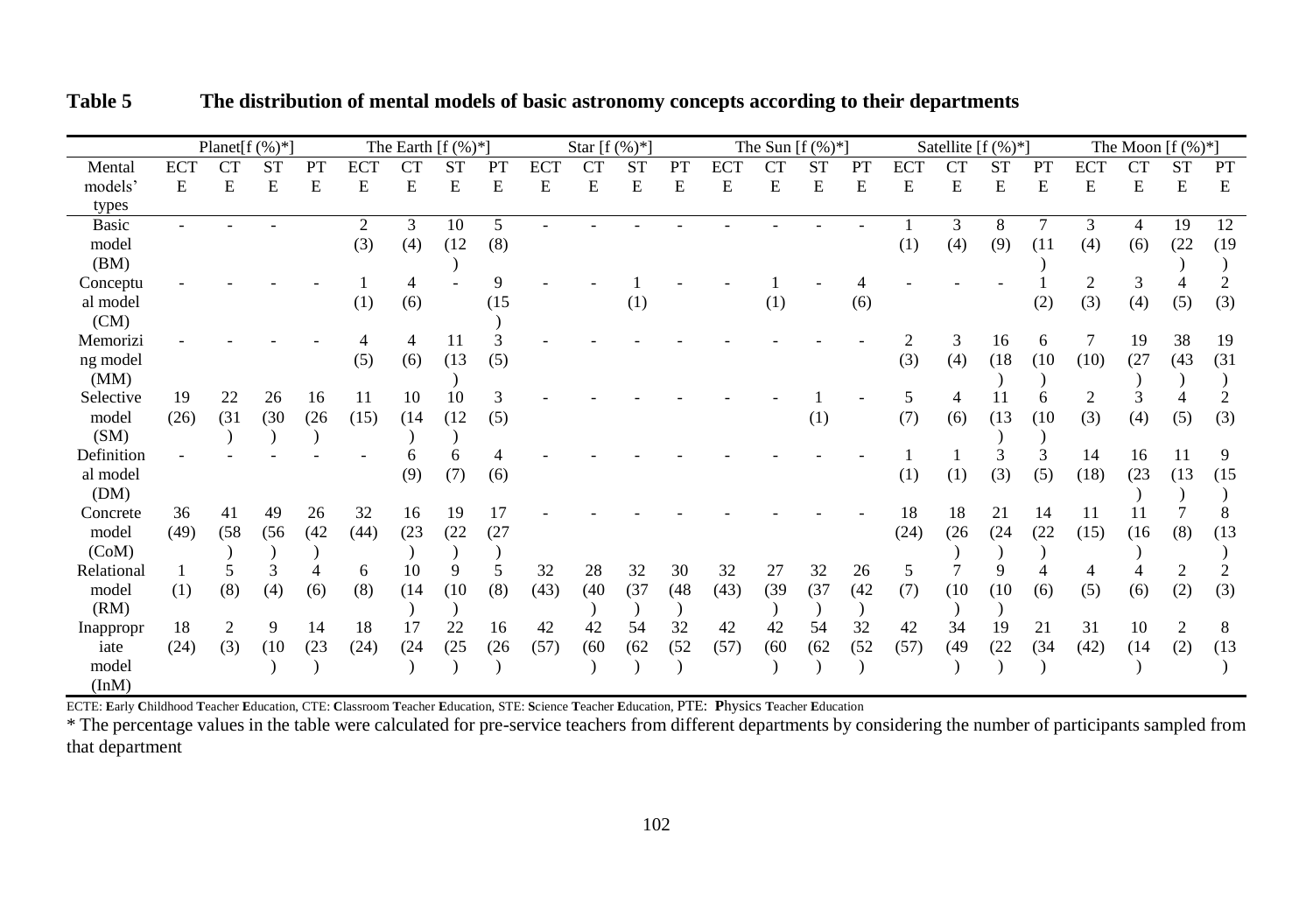The participants had different mental models for the earth, three of which were dominant ones: concrete, selective and inappropriate models. The participants had more or less parallel mental models for the star concept and the sun. It was determined that

- a. participants from the early childhood education and classroom teachers' departments had concrete (24%, 26%) and inappropriate (57%, 49%) models;
- b. participants from the science education and physics departments had concrete (24%, 22%), basic (9%, 11%), memorizing (18%, 10%), selective (13%, 10%) and inappropriate (22%, 34%) models for the satellite concept:
- c. early childhood pre-service teachers mostly had inappropriate (42%), then definitional (18%), concrete (15%) and memorizing (10%) models respectively for the moon concept example;
- d. pre-service classroom teachers had memorizing (27%), definitional (23%), concrete (16%) and inappropriate (14%) models;
- e. pre-service science teachers had memorizing (43%), basic (22%) and definitional (13%) models;
- f. pre-service physics teachers had memorizing (31%), basic (19%), definitional (15%), concrete (13%) and inappropriate (13%) models.

In order to make the manner of the classification of the participants' mental models clearer and more objective, the responses given by the participants were exemplified for each separate mental model in Appendix 1.

# *c. Relationship Between the pre-service teachers' mental models in concept and examples of the concept*

The relationship between mental models that participants have for the Planet-Earth pair is presented in Table 6.

Table 6 shows that pre-service teachers had five different models for the planet concept and concrete and selective models were the most dominant. In addition, Table 6 also indicates that the majority of the participant had similar mental models for the planet- the earth couple. One of the two participants having a basic model for the planet concept also had a basic model for the earth. Moreover, 63 of 113 participants with a concrete model for the planet concept also had a concrete model for the Earth. Similarly, 19 of 43 participants with an inappropriate model; 6 of 13 participants with a selective model; and 31 of 83 participants with a selective model, also had the same model for the Earth. Concerning this data, it was concluded that the mental model related to the planet concept affects the mental model for the Earth.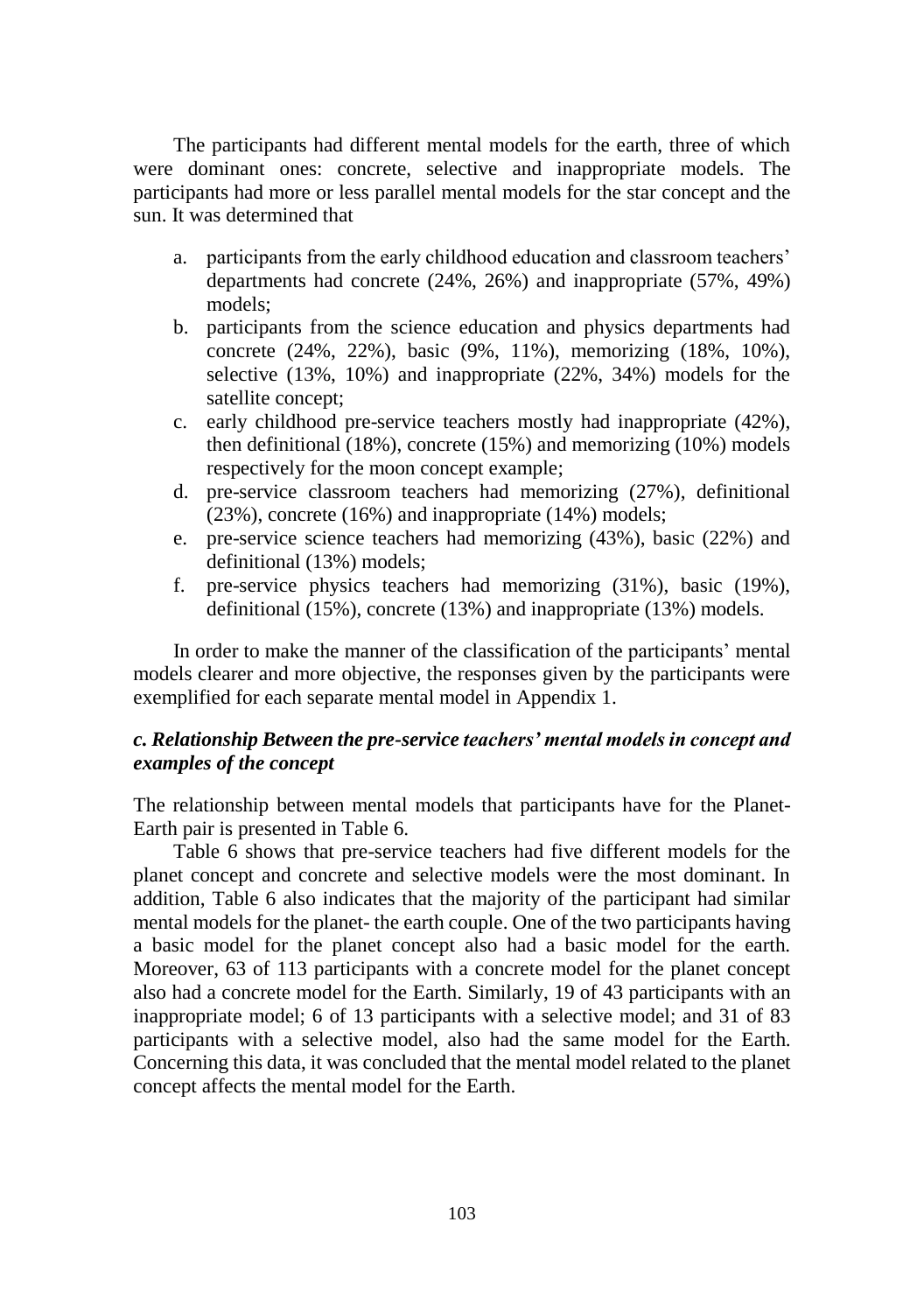| Planet / f               | The Earth / f            | ECTE | <b>CTE</b> | <b>STE</b> | <b>PTE</b> |
|--------------------------|--------------------------|------|------------|------------|------------|
| Basic Model / 2          | Basic Model / 1          |      |            |            |            |
|                          | Conceptual Model / 1     |      |            |            |            |
| Selective Model / 83     | Basic Model / 19         | 2    | 3          | 10         | 4          |
|                          | Selective Model / 31     | 11   | 9          | 8          | 3          |
|                          | Relational Model / 24    | 5    |            | 8          | 4          |
|                          | Conceptual Model / 9     |      | 3          |            | 5          |
| Concrete Model / 113     | Concrete Model / 63      | 22   | 15         | 15         | 11         |
|                          | Inappropriate Model / 55 | 11   | 16         | 19         | 9          |
|                          | Memorizing Model / 19    | 3    | 4          | 10         | 2          |
|                          | Definitional Model /15   |      | 6          | 5          | 4          |
| Relational Model / 13    | Relational Model / 6     |      | 3          |            |            |
|                          | Conceptual Model / 4     |      |            |            | 3          |
|                          | Selective Model / 3      |      |            | 2          |            |
| Inappropriate Model / 43 | Inappropriate Model / 19 |      |            | 4          |            |
|                          | Concrete Model / 20      | 10   |            | 3          | 6          |
|                          | Memorizing Model / 3     |      |            |            |            |
|                          | Definitional Model / 1   |      |            |            |            |

| Table 6 | Relationship between the mental models about planets and |  |
|---------|----------------------------------------------------------|--|
|         | the Earth                                                |  |

ECTE: **E**arly **C**hildhood **T**eacher **E**ducation, CTE: **C**lassroom **T**eacher **E**ducation, STE: **S**cience **T**eacher **E**ducation, PTE: **P**hysics **T**eacher **E**ducation

The relationship between the mental models for the star concept and the sun is summarized in Table 7.

| Table 7 | Relationship between the mental models for the star concept |
|---------|-------------------------------------------------------------|
|         | and the Sun                                                 |

| Star / $f$                | The Sun $/ f$             | <b>ECTE</b> | <b>CTE</b>               | <b>STE</b>               | <b>PTE</b> |
|---------------------------|---------------------------|-------------|--------------------------|--------------------------|------------|
| Conceptual Model / 1      | Relational Model / 1      |             |                          |                          |            |
| Relational Model / 122    | Relational Model / 116    | 32          | 27                       | 31                       | 26         |
|                           | Conceptual Model / 5      | ۰           |                          | $\overline{\phantom{0}}$ |            |
|                           | Selective Model / 1       |             | $\overline{\phantom{a}}$ |                          |            |
| Inappropriate Model / 170 | Inappropriate Model / 170 | 42          | 42                       | 54                       | 32         |

Table 7 shows that the majority of the pre-service teachers had similar mental models for the star-sun pair. Accordingly, all of the pre-service teachers having the most common mental model; the inappropriate model for the star concept, also had the same model for the sun. Similarly, 116 of 122 pre-service teachers with a relational model for the star concept also had a relational model for the sun. However, this situation was different for a pre-service teacher with the conceptual model for the star concept.

The relationship between the mental models about the satellite concept and the moon is summarized in Table 8.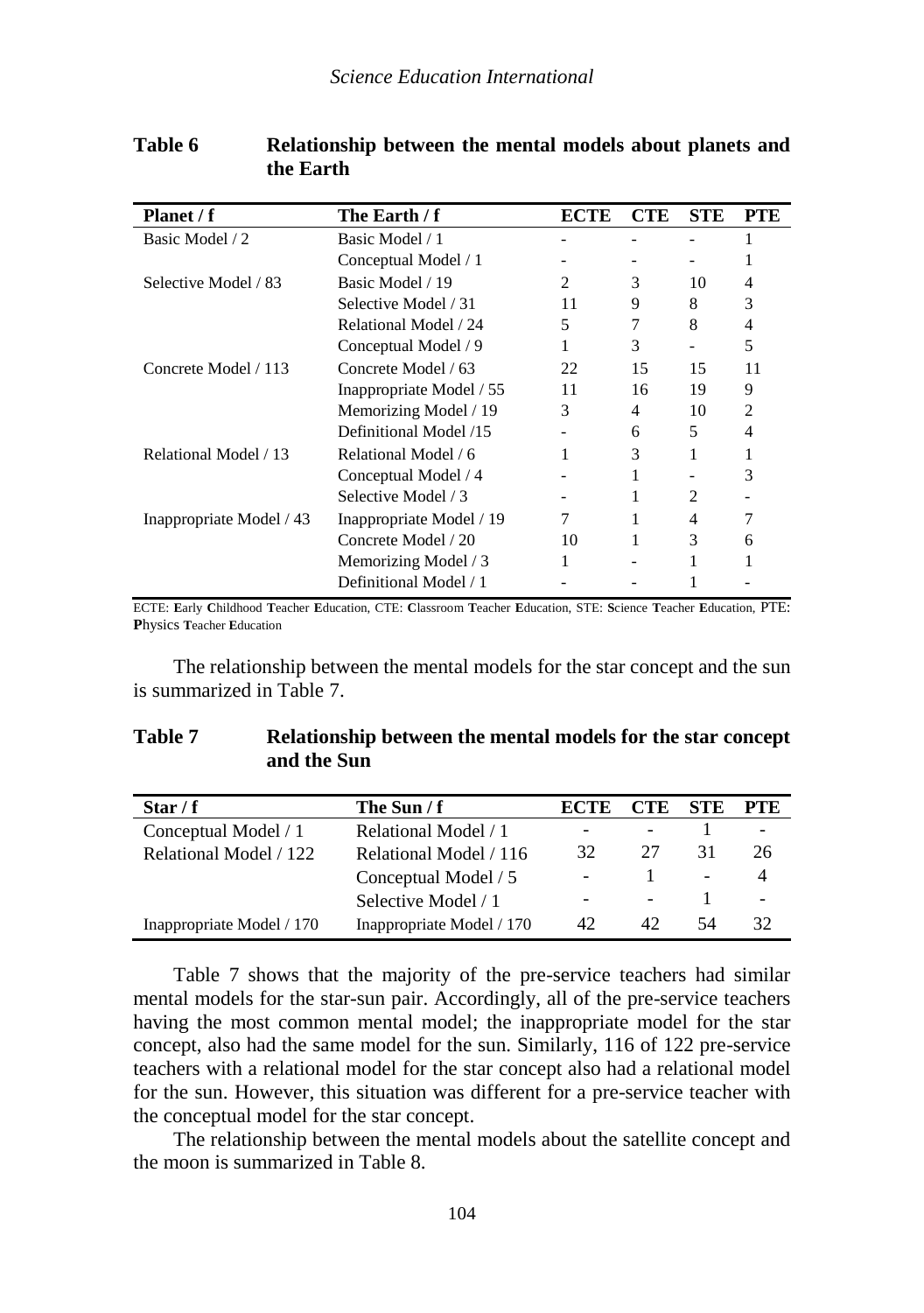| Satellite/f               | The Moon / f             | <b>ECTE</b> | <b>CTE</b>                   | <b>STE</b>     | <b>PTE</b>     |
|---------------------------|--------------------------|-------------|------------------------------|----------------|----------------|
| Basic Model / 19          | Basic Model / 15         | 1           | 3                            | 6              | 5              |
|                           | Conceptual Model / 2     |             | $\qquad \qquad \blacksquare$ | 1              | 1              |
|                           | Relational Model / 1     |             |                              | 1              |                |
|                           | Selective Model / 1      |             |                              |                | 1              |
| Conceptual Model / 1      | Basic Model / 1          |             |                              |                | 1              |
| Selective Model / 26      | Basic Model / 12         | 1           | $\overline{\phantom{a}}$     | 7              | 4              |
|                           | Selective Model / 7      | 2           | $\overline{2}$               | $\overline{c}$ | 1              |
|                           | Relational Model / 4     | 1           | 1                            | 1              | 1              |
|                           | Conceptual Model / 3     | 1           | 1                            | 1              |                |
| Concrete Model / 71       | Concrete Model / 23      | 4           | 5                            | 5              | 9              |
|                           | Inappropriate Model / 9  | 5           | $\overline{2}$               | 1              | 1              |
|                           | Memorizing Model / 13    | 3           | 8                            | $\overline{c}$ |                |
|                           | Definitional Model / 13  | 6           | 3                            | 1              | 3              |
|                           | Selective Model / 17     |             | $\overline{\phantom{a}}$     | 12             | 5              |
| Relational Model / 25     | Relational Model / 7     | 3           | 3                            |                | 1              |
|                           | Conceptual Model / 6     | 1           | $\overline{2}$               | $\overline{2}$ | 1              |
|                           | Selective Model / 3      |             | 1                            | $\overline{2}$ |                |
|                           | Basic Model / 9          | 1           | 1                            | 5              | $\overline{c}$ |
| Definitional Model / 8    | Definitional Model / 4   |             | 1                            | 1              | $\overline{c}$ |
|                           | Inappropriate Model / 2  | 1           |                              |                | 1              |
|                           | Memorizing Model / 2     |             |                              | $\overline{c}$ |                |
| Memorizing Model / 28     | Memorizing Model / 20    |             | $\overline{2}$               | 12             | 6              |
|                           | Definitional Model / 7   | 1           | 1                            | 5              |                |
|                           | Concrete Model / 1       | 1           |                              |                |                |
| Inappropriate Model / 116 | Inappropriate Model / 40 | 25          | 8                            | 1              | 6              |
|                           | Concrete Model / 17      | 6           | 6                            | $\overline{c}$ | 3              |
|                           | Memorizing Model / 33    | 4           | 9                            | 12             | 8              |
|                           | Definitional Model / 25  | 7           | 11                           | 3              | 4              |
|                           | Basic Model / 1          |             | $\overline{\phantom{a}}$     | 1              |                |

## **Table 8 Relationship between the mental models for the satellite concept and the moon**

ECTE: **E**arly **C**hildhood **T**eacher **E**ducation, CTE: **C**lassroom **T**eacher **E**ducation, STE: **S**cience **T**eacher **E**ducation, PTE: **P**hysics **T**eacher **E**ducation

Table 9 indicates that the pre-service teachers mainly had inappropriate and concrete models for the satellite concept. Those who had an inappropriate model for the satellite concept (116 teacher candidates) generally had an inappropriate model for the moon as well. In the same way, the pre-service teachers with concrete, basic, memorizing, definitional and selective models for the satellite concept also had the same models with dominant frequencies for the moon. Although this pattern was not valid for the relational and conceptual models, it can be said that the majority of the pre-service teachers had similar mental models for the satellite concept and the moon pairing, as they had for the planet-earth and star-sun pairs.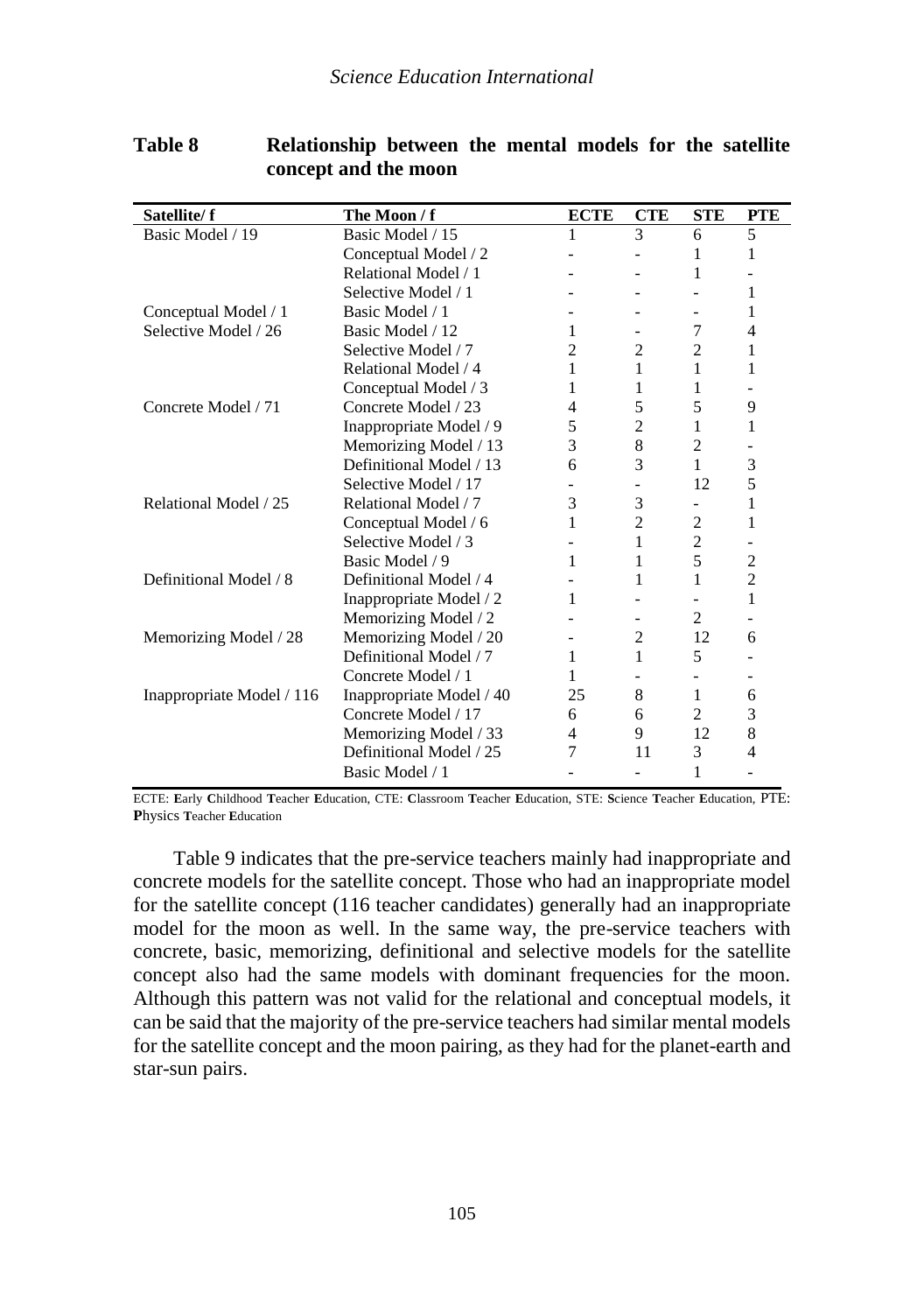### **DISCUSSION AND RESULTS**

The obtained data has shown that candidates, in general, answered most of the questions in the achievement tests at a low level i.e. they could not give responses of scientific quality. Accordingly, it can be said that the candidate teachers don't have a sufficient level of knowledge about basic astronomy concepts. This result is supported by numerous previous studies conducted by various researchers: (e.g. Barba and Rubba, 1992; Summers and Mant, 1995; Atwood and Atwood, 1996, 1997; Zeilik et al., 1997, Zeilik, et al., 1999; Trumper, 2001c, 2003, 2006a, 2006b; Ünsal et al., 2001; Rutherford, 2004; Hudgins, 2005; Frede, 2006; Kalkan and Kıroğlu, 2007; Küçüközer, 2007; Caballero et al., 2008; Emrahoğlu and Öztürk, 2009). Additionally, since in this study the present state of the sample was not manipulated, the mentioned result can be accepted as the indicator that the candidate teachers could not appropriately construct the knowledge related to these concepts and reach a persistent learning stage during the education they have had so far.

Nine mental models related to astronomy concepts were determined There were: ideal, basic, conceptual, memorizing, selective, definitional, concrete, relational and inappropriate models. The analysis of the data showed that none of the pre-service teachers had the ideal model, which is supposed to be fully coherent with scientific data. Moreover, it was determined that the inappropriate model, which is related to non-scientific knowledge, was quite common among the participants from different departments.

The model referred to as the ideal model in this study has similar features to the scientific model, and also the inappropriate model in this study has similarities to the initial model, which represents the non-scientific knowledge or peculiar opinions of bearers, proposed by Vosniadou and Brewer (1992). Another frequent model type in this study is the concrete model. The concrete model tests the scientific appropriateness of the shapes drawn to explain or visualize basic astronomy concepts in particular. It can be said that this model resembles the spherical model used to explain the shape of the earth by various researchers such as Vosniadou and Brewer, 1992; Samarapungavan et al., 1996; Vosniadou et al., 2004; Hannust and Kikas, 2007; Panagiotaki et al., 2008; Straateemeier et al., 2008.

In both models, the shape of the concept in question needs to be explained at a scientific level. Another highlight from the data of the present study was that most of the pre-service teachers drew the moon as a crescent shape. We think that the reason for this situation was due to daily life referrals of the participants. Representations like a 'flag with star and crescent' might have negatively affected the participants' knowledge.

Other mental model types described in this study (basic, conceptual, memorizing, selective, definitional and relational) had similar aspects to the synthesis model put forward by various researchers (Vosniadou and Brewer, 1992; Samarapungavan et al., 1996; Sezen, 2002; Acar, 2003; Vosniadou et al.,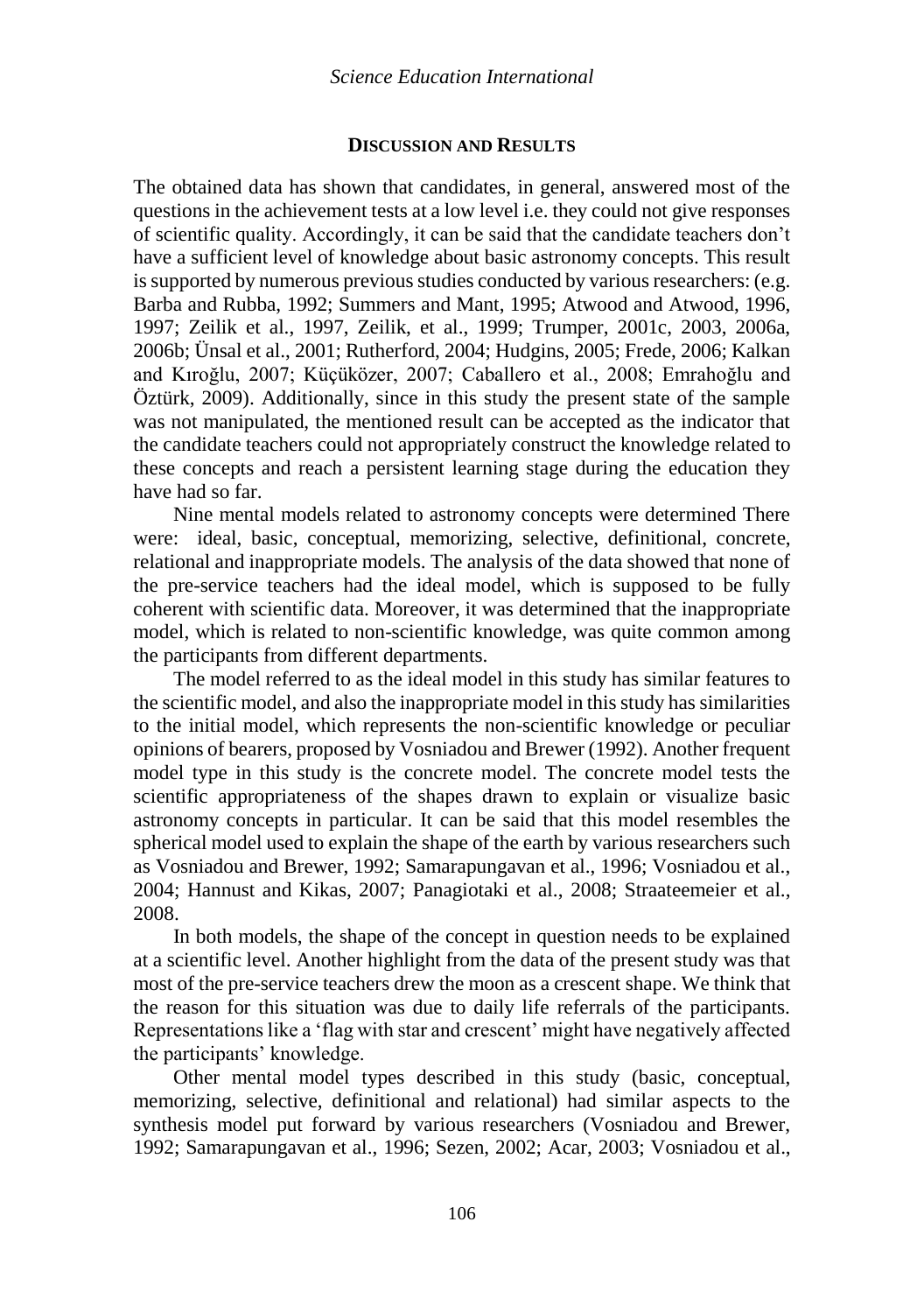2004). As a matter of fact, basic, conceptual, memorizing, selective, definitional and relational models in this study are formed by individuals generating knowledge constructions by blending their pre-existing knowledge with life experiences, just as in synthesis models (Vosniadou and Brewer, 1992). Still, the models offered by this study are qualitative models, developed with the aim of differentiating the differences between mental models and synthesis models more precisely.

The aim of this study was determining the relationships between mental models regarding basic astronomy concepts and concept examples. As a result of the collective analysis of the mental models regarding concepts and concept examples, along with the research inquiry above, it was determined that the participants' mental models about a concept were also largely valid for the related concept example. Accordingly, it was determined that the dominant mental models for the planet-earth pair were the "concrete model" and the "inappropriate model" and for the star-sun pair, they were the "relational model" and the "inappropriate model". Unlike the planet-earth and star-sun pairs, this coherence was not valid for the satellite-moon pair. This result could be explained by the attained daily life meaning of the satellite concept, which had developed based on technological advancements. Consequently, it could be said that the analysis of the bulk of the data allowed us to determine that similar mental models were developed by individuals about any concept and related concept example. This result could be related with the absence of the astronomy courses in university level for different department. This is to say that, taking into account the common courses of high school, the participant from different departments have similar background concerning basic astronomy concepts.

This study also examined how the participants' mental models, regarding basic astronomy concepts, differ with respect to the departments which they were registered. The analysis of data showed that there was no significant difference between the mental models of the participants from different departments. This situation implied that the pre-service teachers, independent of the department in which they were registered, could not develop mental models compatible with scientific knowledge regarding basic astronomy concepts. Considering mainstream teacher training curricula, it could be said that this result was closely related to the lack of courses covering astronomy topics. Although prior to its implementation, there had been an expectation that science and physics preservice teachers had more scientific knowledge about astronomy topics than the rest, because of the relatedness of their departments. This, in fact, was not the case. This result could be explained by the rupture between the university curricula and the high school curricula these teacher candidates needed to teach after graduation.

Based on an understanding level and mental models of pre-service teachers within the present study, it can be said that learning environments they have had from pre-school level to bachelor's degree about basic astronomy concepts are insufficient. Accordingly, it can be suggested that candidate teachers, who are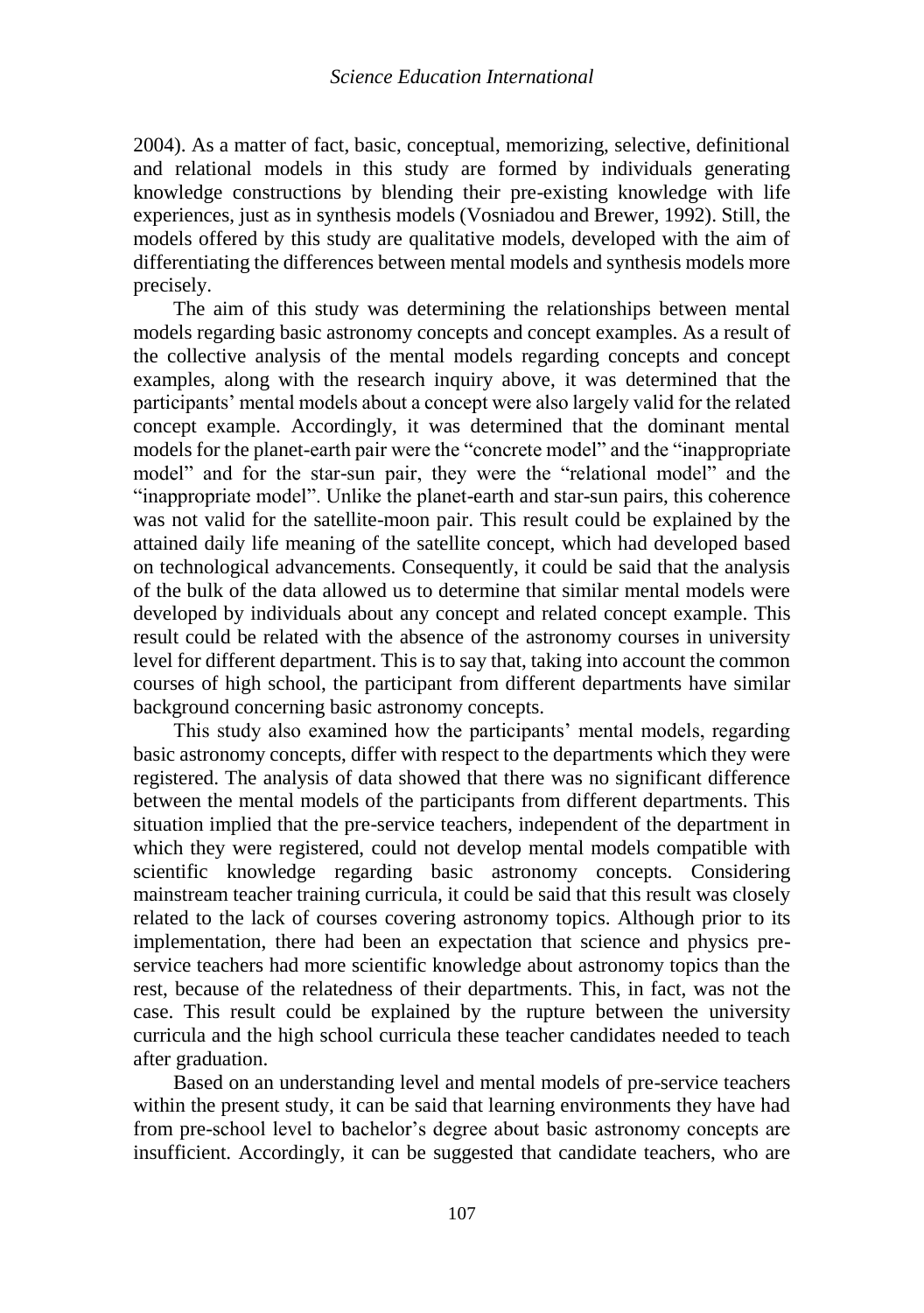responsible for teaching these concepts in the future, need to be provided with high quality learning environments which enables them to construct their own knowledge effectively. This necessity is backed up with the studies by Trumper (2006a; 2006b). Trumper stated that the activities performed in the Introduction to Astronomy course that he delivered with a constructivist-based approach affects learning of pre-service teachers positively and helps them to remove their misconceptions.

Concerning the problems stated by the findings of the study and the explanations by Duval (1993, 1995) about the importance of different types of representation in concept teaching and learning, it can also be suggested that different representation types need to be used in the instruction of basic astronomy concepts. In addition, it can be suggested that pre-service teachers need to participate in related excursion and observation activities like planetarium visits, as Plummer (2006) tested in his study. On the other hand, by using software and applications such as 'stellarium,' pre-service teachers can be better acquainted with space. We believe that the better they consolidate basic concepts, the better they are able to convey them to their students.

#### **REFERENCES**

- Abraham, M.R., Williamson, V.M. & Westbrook, S.L. (1994). A Cross Age Study of the Understanding of Five Chemistry Concepts. *Journal of Research in Science Teaching*, 31(2),147-165.
- Akpınar, B., Turan, M. & Tekataş H. (2004). Öğretmen Adaylarının Gözüyle Sınıf Öğretmenlerinin Yeterlilikleri, *XIII. Ulusal Eğitim Bilimleri Kurultayı*, Malatya, 260-261.
- Atwood, R.,K. & Atwood, V., A. (1996). Preservice Elementary Teachers' Conceptions of the Causes of Seasons, *Journal of Research in Science Teaching*, 33(5), 553-567.
- Atwood, R., K. & Atwood, V., A. (1997). Effects of Instruction on Preservice Elementary Teachers' Conceptions of the Causes of Night and Day the Seasons, *Journal of Science Teacher Education*, 8(1), 1-13.
- Bailey, J., M. (2006). *Development of a Concept Inventory to Assess Students' Understanding and Reasoning Difficulties about the Properties and Formation of Stars*, Unpublished PhD dissertation, University of Arizona, ABD.
- Baloğlu Uğurlu, N. (2005). İlköğretim 6.sınıf Öğrencilerinin Dünya ve Evren Konusu ile ilgili Kavram Yanılgıları, *Gazi Eğitim Fakültesi Dergisi*, 25(1), 229-249.
- Barba, R., H., Rubba, P., A. (1992). A Comparison of Preservice and in Service Earth And Space Science Teachers' General Mental Abilities, Content Knowledge, and Problem – Solving Skills, *Journal of Research in Science Teaching*, 29(10),1021- 1035.
- Barnett, M., MaKinster, J., G. & Hansen, J.,A. (2001). Exploring Elementary Students' Learning of Astronomy Through Model Building, *The Annual Meeting of the American Educational Research Association*, 1-21, Seattle, ABD.
- Barnett, M., Barab, S. A.,& Hay, K. E., (2001). The virtual Solar System Project: Student Modeling of the Solar System, *The Journal of College Science Teaching*, 30(5), 300–304.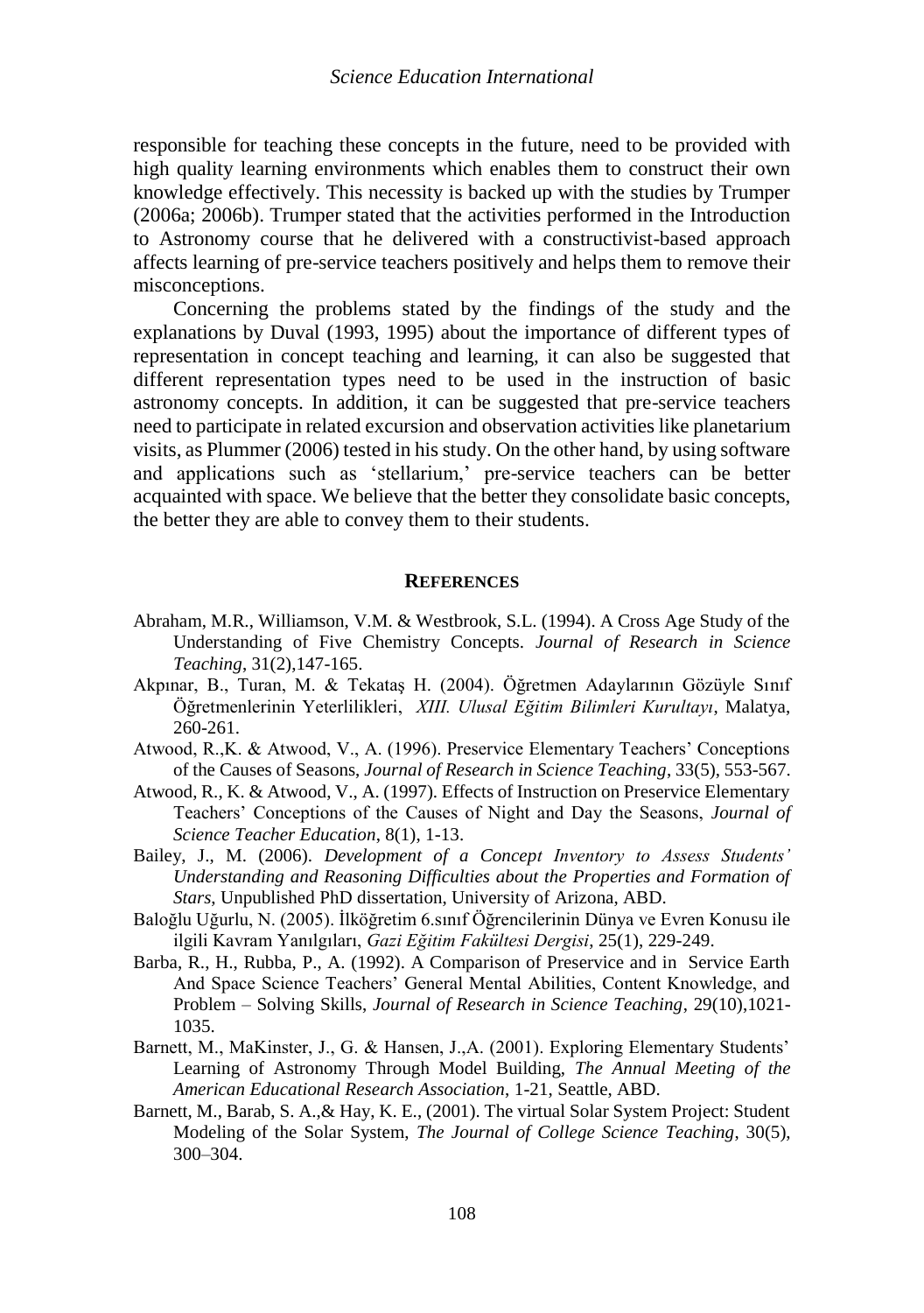- Barnett, M., Morran, J. (2002). Addressing Children's Alternative Frameworks of the Moon's Phases and Eclipses, *International Journal of Science Education*, 24(8), 859-879.
- Bland, R. & Tessmer, M.(1999). Student Model Construction: An Interactive Strategy for Mental Models Learning, *Proceedings of Selected Research and Development Papers Presented at the National Convention of the Association for Educational Communications and Technology*, Houston, ABD.
- Brunsell, E. & Marcks, J., (2005). Identifying A Baseline For Teachers' Astronomy Content Knowledge, *Astronomy Education Review*, 3(2), 38- 46.
- Buckley, B.C. & Boulter, C.J. (2000). Investigating the Role of Representations and Expressed Models in Building Mental Models. J.K.Gilbert & C.J. Boulter (Eds.), *Developing Models in Science Education*, Kluwer Academic Publıshers, England.
- Caballero, C., Moreira, M., A. & Rodriguez, B.L., (2008). Concept Mapping as a Strategy to Explore Teachers' Mental Representations about The Universe, Concept Mapping: Connecting Educators, *Proceedings of the Third International Conference on Concept Mapping*, 108-116, Tallinn, Estonya and Helsinki, Finlandiya.
- Callison, P., L. & Wright, E., L., (1993). The Effect of Teaching Strategies Using Models on Preservice Elementary Teachers' Conceptions about Earth- Sun- Moon Relationships, *Annual Meeting of the National Association for Research in Science Teaching*,1-17, Atlanta, ABD.
- Cin, M., (2007). Alternative Views of the Solar System Among Turkish Students, *Review of Education*, 53, 39-53.
- Diakidoy, I., N. & Kendeou, P. (2001). Facilitating Conceptual Change in Astronomy: A Comparison of the Effectiveness of Two Instructional Approaches, *Learning and Instruction*, 11, 1-20.
- Dunlop, J., (2000). How Children Observe the Universe, *Publications Astronomical Society of Australia*, 17, 194-206.
- Duval R. (1993) Registres de représentation sémiotique et fonctionnement cognitif de la pensée. *Annales de Didactique et de Sciences Cognitives*- IREM de Strasbourg 5,37–65
- Duval R. (1995) *Semiosis et pensée humaine. Registres sémiotiques et apprentissages intellectuels*. Peter Lang, Berne.
- Ekiz, D. & Akbaş, Y. (2005). İlköğretim 6.sınıf Öğrencilerinin Astronomi ile İlgili Kavramları Anlama Düzeyi ve Kavram Yanılgıları, *Milli Eğitim Dergisi*, 165.
- Emrahoğlu, N. & Öztürk, A. (2009). Fen Bilgisi Öğretmen Adaylarının Astronomi Kavramlarını Anlama Seviyelerinin ve Kavram Yanılgılarının İncelenmesi Üzerine Boylamsal Bir Araştırma, *Çukurova Üniversitesi Sosyal Bilimler Enstitüsü Dergisi*, 18(1),165-180.
- Erden, M. (2005). *Öğretmenlik Mesleğine Giriş*, Epsilon Press, İstanbul.
- Etkina, E., Warren, A. & Gentile, M. (2006). The Role of Models in Physics Instruction.*The Physics Teacher*, 44, 34-39.
- Franco, C. & Colinvaux, D. (2000). Grasping Mental Models. J.K.Gilbert & C.J. Boulter (Eds.), *Developing Models in Science Education*, Kluwer Academic Publishers, England.
- Frede, V. (2006). Pre-Service Elementary Teacher's Conceptions about Astronomy, *Advances in Space Research*, 38, 2237–2246.
- Frede, V., (2008). Teaching Astronomy for Pre-Service Elementary Teachers: A Comparison of Methods, *Advances in Space Research*, 42, 1819–1830.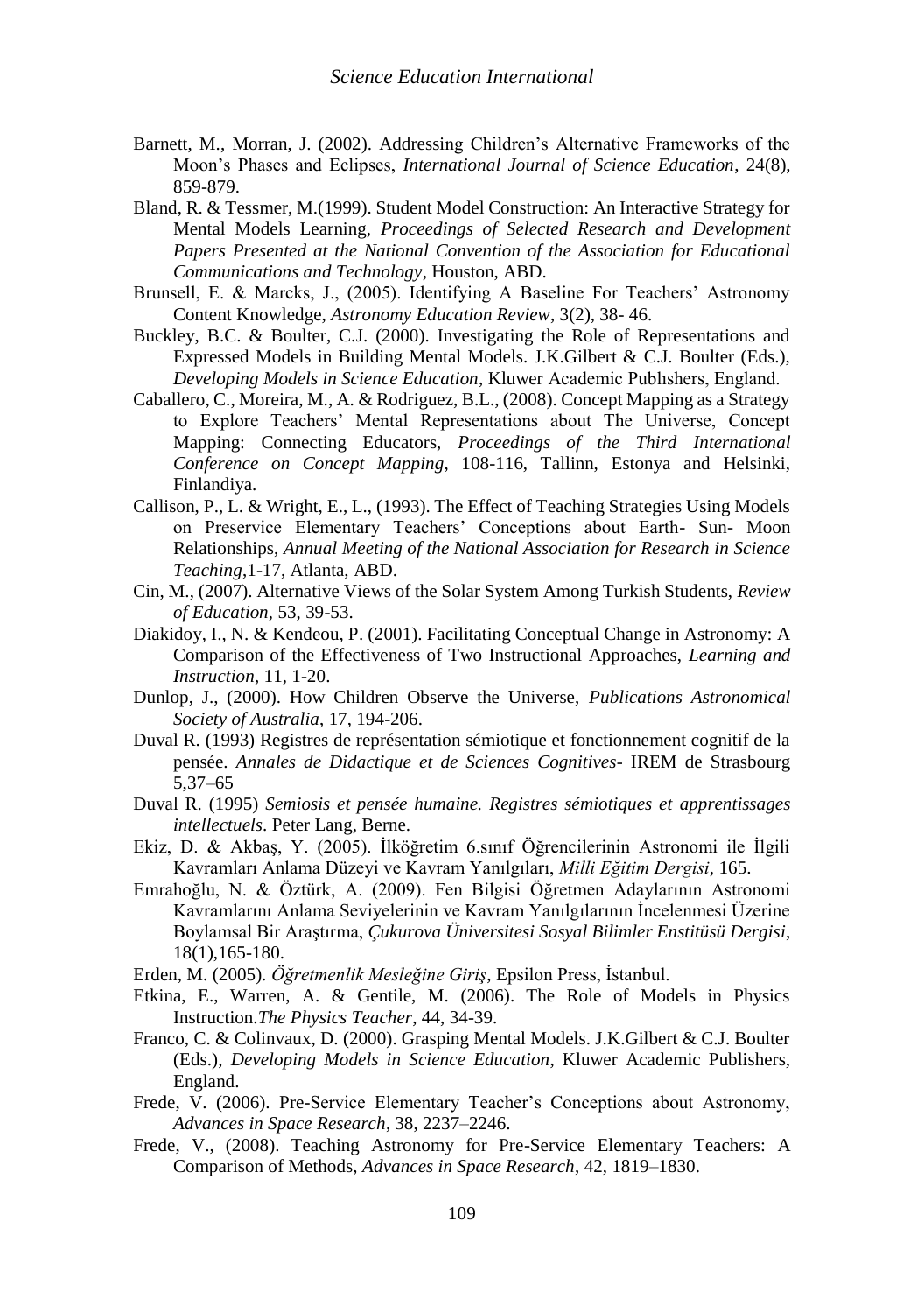- Frede, V., Troadec, B. & Zarhbouch, B. (2009). Cultural Artifact and Children's Understanding of the Shape of the Earth: The Case of Moroccan Children, *European Journal of Psychology of Education*, 24 (4), 485-498.
- Greca, M.I. & Moreira, M.A. (2000). Mental Models, Conceptual Models and Modeling. *International Journal of Science Education*, 22(1) 1-11.
- Hannust, T. & Kikas, E. (2007). Children's Knowledge of Astronomy and Change in the Course of Learning. *Early Childhood Research Quarterly*, 22, 89-104
- Harrison, A.G. & Treagust, D.F. (2000). A Typology of School Science Models. *International Journal of Science Education*, 22(9), 1011-1026.
- Henze, I., Driel, J. H.V. & Verloop, N. (2008). Development of Experienced Science Teachers' Pedagogical Content Knowledge of Models of the Solar System and the Universe, International *Journal of Science Education*, 30(10), 1321-1342.
- Hudgins, D., W. (2005). *Investigation of the Effect of Ranking Tasks on student Understanding of Key Astronomy Topics*, Unpublished PhD dissertation, The University of South Africa, South Africa.
- Johnson-Laird, P.N. (1983). *Mental Models*. Cambridge University Press, England.
- Jonassen, D. & Cho, Y.H. (2008). Externalizing Mental Models with Mindtools. D., Ifenthaler, P., Pirnay-Dummer & J.,M.,Spector(Eds.), *Understanding Models for Learning and Instruction*, Springer, USA.
- Justi, R. & Gilbert, J. (2000). History and Philosophy of Science through Models: Some Challenges in the Case of 'the Atom'. *International Journal of Science Education*, 22(9), 933-1009.
- Kalkan, H. & Kıroğlu, K., (2007). Science and Nonscience Students' Ideas about Basic Astronomy Concepts in Preservice Training for Elementary School Teachers, *Astronomy Education Review*, 6(1), 15-24.
- Kanlı, U. (2015). Using a Two-tier Test to Analyse Students' and Teachers' Alternative Concepts in Astronomy, *Science Education International*, 26(2),148-165.
- Kara, İ., Erduran-Avcı, D. & Çekbaş, Y. (2008). Fen Bilgisi Öğretmen Adaylarının Işık Kavramı İle İlgili Bilgi Düzeylerinin Araştırılması. *Mehmet Akif Ersoy Üniversitesi Eğitim Fakültesi Dergisi,* 8(16), 46-57.
- Karal, I., S. (2003). *Fizik Öğretmeni Adaylarının Konu Alanı Bilgi Düzeylerinin Belirlenmesi*, Unpublished Master's Thesis, Karadeniz Technical University, Trabzon, Turkey.
- Kırbıyık, H., Kızıloğlu, Ü., Kızıloğlu, N., Civelek, F., R. & Beklen, E. (2007). *Evren Nasıl Oluştu?*, METU Press, Ankara, Turkey.
- Kikas, E. (1998). The Impact of Teaching on Students' Definitions and Explanations of Astronomical Phenomena, *Learning and Instruction*, 8(5), 439-454.
- Kikas, E. (2005). Development of Children's Knowledge: the Sky, the Earth and the Sun in Children's Explanations, *Electronic Journal of Folklore*, 31, 31- 56.
- Klein, C.,A. (1982). Children's Concepts of the Earth and the Sun: A Cross Cultural Study, *Science Education*, 65(1), 95-107.
- Küçüközer, H. (2007). Prospective Science Teachers' Conceptions about Astronomical Subjects, *Science Educational International*, 18(2), 113-130.
- Küçüközer, H., Korkusuz, M., E., Küçüközer, H., A. & Yüzümezoğlu, K. (2009). The Effect of 3D Computer Modelling and Observation Based Instruction on the Conceptual Change Regarding Basic Concepts of Astronomy in Elementary School Students, *Astronomy Education Review*, 43(6), 40-58.
- Lelliott, A., D. (2007). *Learning about Astronomy: A Case Study Exploring How Grade 7 and 8 Students Experience Sites of Informal Learning in South Africa*,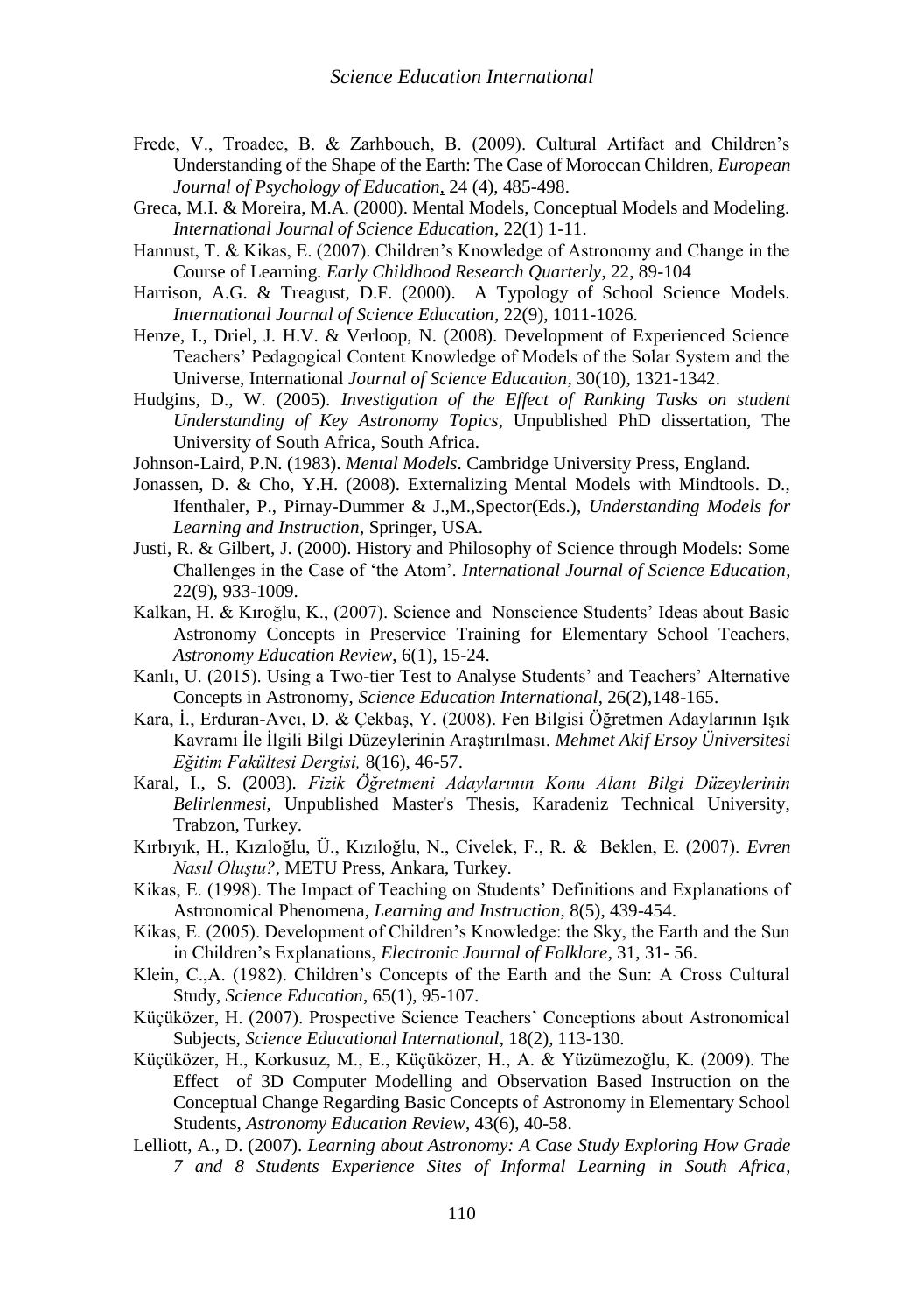Unpublished PhD dissertation, University of the Witwatersrand, Johannesburg, South Africa.

- Liu, S.H. (2003). Models of "The Heavens and the Earth": an Investigation of German and Taiwanese Students' Alternative Conceptions of the Universe. *International Journal of Science and Mathematics Education*, 3, 295-325.
- Liu, O.L., Lee, H.S, Hofstetter, C. & Linn, M.C. (2008). Assessing Knowledge Integration in Science: Construct, Measures and Evidence. *Educational Assessment*, 13, 33-55.
- Nobes, G. & Panagiotaki, G. (2007). Adults' Representations of the Earth: Implications for Children's Acquisition of Scientific Concepts. *British Journal of Psychology*, 98, 645-665.
- Norman, D. (1983). Some Observations on Mental Models. D. Gentner &A.L. Stevens (Eds.), *Mental Models,* Lawrence Erlbaum Associates, Hillsdale, England.
- Örnek, F. (2008). Models in Science Education: Applications of Models in Learning and Teaching Science. *International Journal of Environmental and Science Education*, 3(2), 35- 45.
- Panagiotaki, G., Nobes, G. & Potton, A. (2008). Mental Models and Other Misconceptions in Children's Understanding of the Earth. *Journal of Experimental Child Psychology*, 104(1), 52- 67.
- Percy, J. R., (1998). Variable Stars in Astronomical Research, Education, and Development, *Astrophysics and Space Science*, 258, 357-365.
- Plummer, J. D., (2006). *Students' Development of Astronomy Concepts across Time*, Unpublished PhD dissertation, The University of Michigan, ABD.
- Plummer, J. D., (2009a). A Cross-age Study of Children's Knowledge of Apparent Celestial Motion, *International Journal of Science Education*, 31(12), 1571 -1605.
- Plummer, J. D., (2009b). Early Elementary Students' Development of Astronomy Concepts in the Planetarium, *Journal of Research in Science Teaching*, 46(2), 192- 209.
- Rapp, D. (2005). Mental Models: Theoretical Issues for Visualizations in Science Education. J.K. Gilbert (Ed.), *Visualization in Science Education*, 43-60, Netherlands.
- Rutherford, I., B. (2004). *Exploring Alternative Conceptions of Teachers and Informal Educators about Selected Astronomy Concepts*, Unpublished PhD dissertation, The University of Cincinnati, ABD.
- Sağlam, A. (2004). *Les Équations Différentielles en Mathématiques et en Physique: Étude des Conditions de Leur Enseignement et Caractérisation des Rapports Personnels des Etudiants de Première Année D'université a cet Objet de Savoir*, Unpublished PhD Thesis, Universite Joseph Fourier, Grenoble, France.
- Sağlam-Arslan, A. & Devecioğlu, Y. (2010). Student Teachers' Levels of Understanding and Model of Understanding about Newton's Laws of Motion. *Asia-Pacific Forum on Science Learning and Teaching*, 11 (1), 1-20.
- Samarapungavan, A., Vosniadou, S. & Brewer, W.F. (1996). Mental Models of the Earth, Sun, and Moon: Indian Children's Cosmologies. *Cognitive Development*, 11, 491- 521.
- Skopeliti, I. & Vosniadou, S., (2007). Reasoning with external representations in elementary astronomy. In S. Vosniadou, D. Kayser, and A. Protopapas (eds.),*Proceedings of EuroCogSci07, the European Cognitive Science Conference*, 244-249, Delphi, Greece.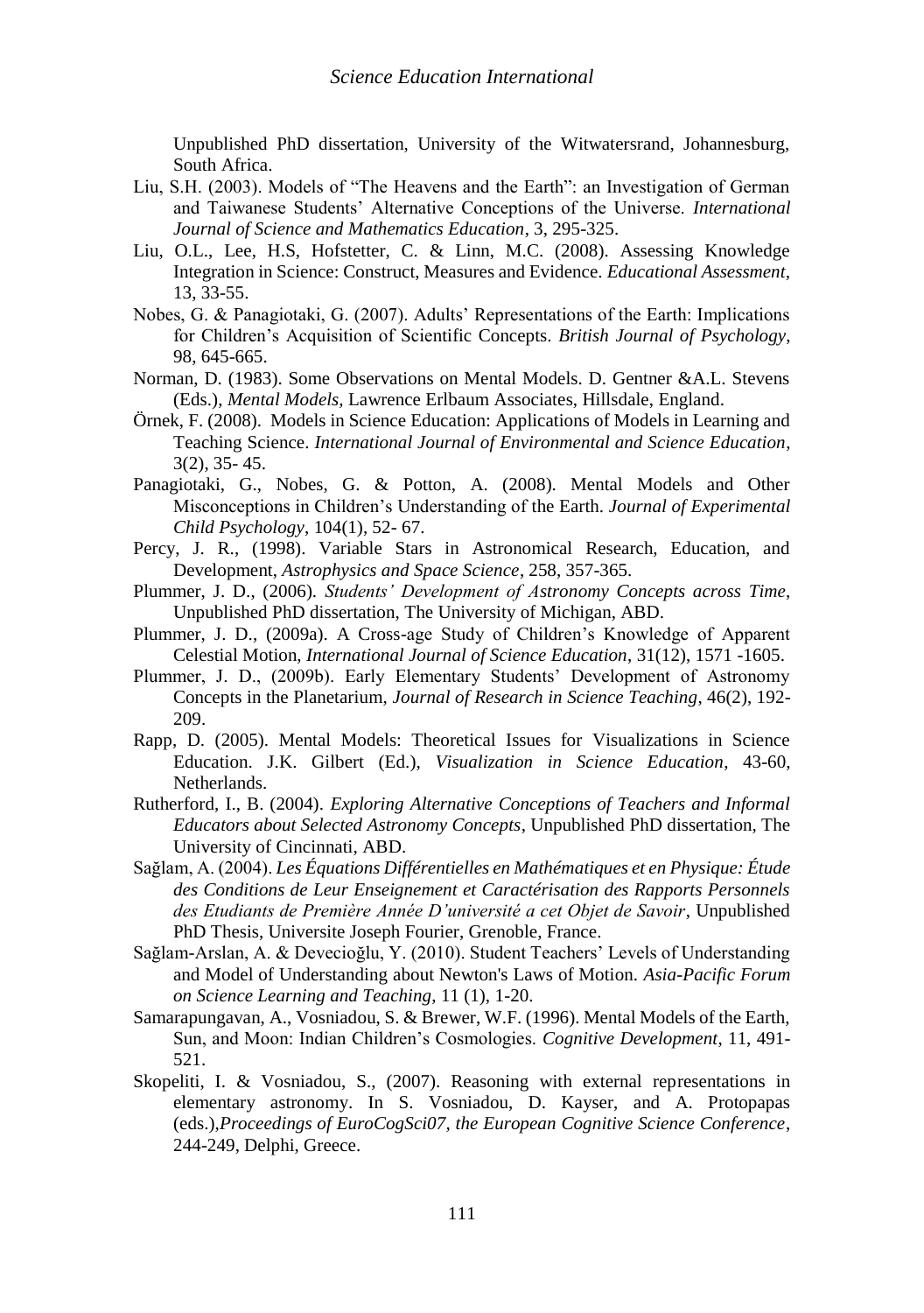- Sezen, F., 2002. İlköğretim 7. Sınıf Öğrencilerinin Astronomi Kavramlarını Anlama Düzeyleri ve Kavram Yanılgıları, Unpublished Master's Thesis, Karadeniz Technical University, Trabzon, Turkey.
- Sherrod, S., E. & Wilhelm, J., (2009). A Study of How Classroom Dialogue Facilitates the Development of Geometric Spatial Concepts Related to Understanding the Cause of Moon Phases, *International Journal of Science Education*, 31(7), 873- 894.
- Skopeliti, I. & Vosniadou, S. (2007). Reasoning with External Representations in Elementary Astronomy. In S. Vosniadou, D. Kayser, & A. Protopapas (Eds.), *Proceedings of EuroCogSci07, the European Cognitive Science Conference*, 244- 249, Delphi, Greece.
- Sneider, C., I. & Ohadi, M., M., (1998). Unraveling Students' Misconceptions about the Earth's Shape and Gravity, *Science Education*, 82, 265- 284.
- Spiliotopoulou, V. & Ioannidis, G. (1996). Primary Teachers' Cosmologies: The Case of the 'Universe'. G. Welford, J. Osborne & P. Scott (Eds.), *Research in Science Education in Europe Current Issues and Themes*, The Falmer Press, England.
- Stahly, L., L., Krockover, G., H. & Shepardson, D., P. (1999). Third Grade Students' Ideas about the Lunar Phases, *Journal of Research in Science Teaching*, 36(2), 159- 177.
- Straatemeier, M., Van der Mass, H.L.J. &Jansen, B.R.J. (2008). Children's Knowledge of the Earth: A New Methodological and Statistical Approach. *Journal of Experimental Child Psychology*, 100, 276-296.
- Summers, M. & Mant, J., (1995). A Survey of British Primary School Teachers' Understanding of the Earth's Place in the Universe, *Educational Research*, 37(1), 3-19.
- Şahin, F., 2001. İlköğretim 2. Sınıf Öğrencilerinin Uzay Hakkındaki Bilgilerinin Değerlendirilmesi, *Burdur Eğitim Fakültesi Dergisi*, 2, 156–169.
- Taylor, I., Baker, M. & Jones, A. (2003). Promoting Mental Model Building in Astronomy Education. *International Journal of Science Education*, 25(10), 1205- 1225.
- Trumper, R., (2000). University Students' Conceptions of Basic Astronomy Concepts, *Physics Education*, 35(1), 9- 15.
- Trumper, R., (2001a). A Cross-age Study of Junior High School Students' Conceptions of Basic Astronomy Concepts, *International Journal of Science Education*, 23(10), 1111-1124.
- Trumper, R., (2001b). A Cross-age Study of Senior High School Students' Conceptions of Basic Astronomy Concepts, *Research in Science and Technological Education*, 19(1), 97-109.
- Trumper, R., (2001c). A Cross- College Age Study of Science and Nonscience Students' Conceptions of Basic Astronomy Concepts in Preservice Training for High-School Teachers, *Journal of Science Education and Technology*, 10(2), 189-195.
- Trumper, R., (2003). The Need for Change in Elementary School Teacher Training –a Cross- College Age Study of Future Teachers' Conceptions of Basic Astronomy Concepts, *Teaching and Teacher Education*, 19, 309-323
- Trumper, R., (2006a). Teaching Future Teachers Basic Astronomy Concepts- Sun- Earth-Moon Relative Movements-at a Time of Reform in Science Education, *Research in Science and Technological Education*, 24(1), 85-109.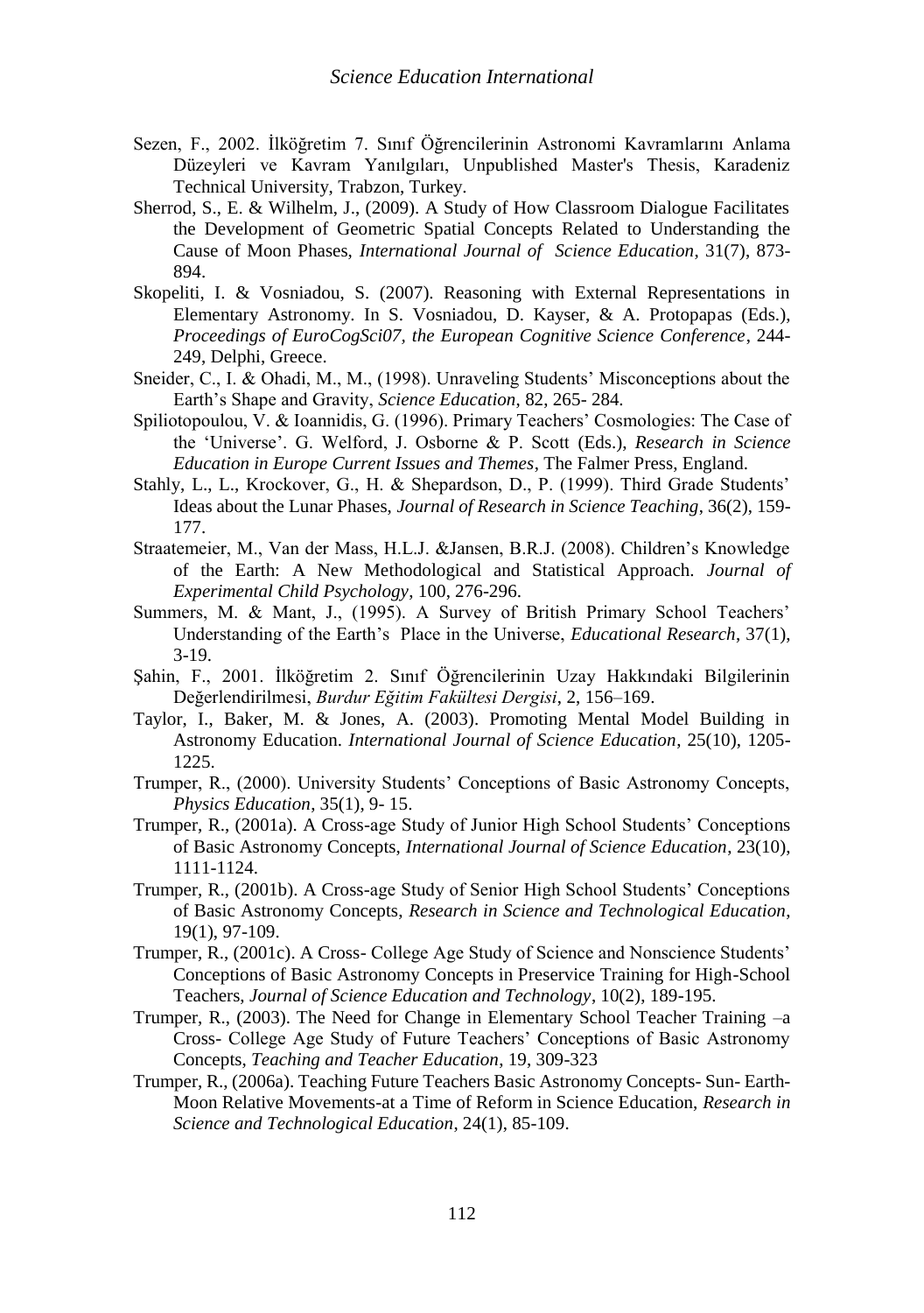- Trumper, R., (2006b). Teaching Future Teachers Basic Astronomy Concepts-Seasonal Changes- at a Time Reform in Science Teaching, *Journal of Research in Science Teaching*, 43(9), 879-906.
- Trundle, K., C., Atwood, R., K. & Christopher, J., E. (2002). Preservice Elementary Teachers' Conceptions of Moon Phases before and After Instruction, *Journal of Research in Science Teaching,* 39(7), 633-658.
- Tunca, Z., (2005). Türkiye'de İlk ve Ortaöğretimde Astronomi Eğitim ve Öğretiminin Dünü, Bugünü, [www.fedu.metu.edu.tr/UFBMEK-5/b\\_kitabi/PDF/Astronomi/Panel/ t1-3d.pdf,](http://www.fedu.metu.edu.tr/UFBMEK-5/b_kitabi/PDF/Astronomi/Panel/%20%20t1-3d.pdf) 20

Mayıs 2009.

- Uzunkavak, M. (2009). Öğrencilerin Newton Kanunları Bilgilerinin Yazı ve Çizim Metoduyla Karşılaştırılması. *SDU International Journal of Technologic Sciences*, 1(1), 29-40.
- Vosniadou, S. & Brewer, W. (1992). Mental Models of the Earth: A Study of Conceptual Change in Childhood. *Cognitive Psychology,* 24, 535-585.
- Vosniadou, S. & Brewer, W. (1994). Mental Models of the Day/Night Circle. *Cognitive Science,* 18, 123-183.
- Vosniadou, S.(1994). Capturing and Modelling the Process of Conceptual Change. *Learning and Instruction*, 4, 45-69.
- Vosniadou, S., Skopeliti, I. & Ikospentaki, K. (2004). Modes of Knowing and Ways of Reasoning in Elementary Astronomy. *Cognitive Development*, 19, 203-222.
- Zeilik, M., Mattern, N., Schau, C., Hall, S., Teague, K., W. & Bisard,W., (1997). Conceptual Astronomy: A Novel Model for Teaching Post Secondory Science Courses, *American Journal of Physics*, 65(10), 987-996.
- Zeilik, M., Mattern, N. & Schau, C., (1999). Conceptual Astronomy II. Replicating Conceptual Gains, Probing Attitude Changes Across Three Semesters, *American Journal of Physics*, 67(10), 923-927.
- Wilhelm, J., (2009). Gender Differences in Lunar Related Scientific and Mathematical Understandings, *International Journal of Science Education*, 31(15), 2105-2122.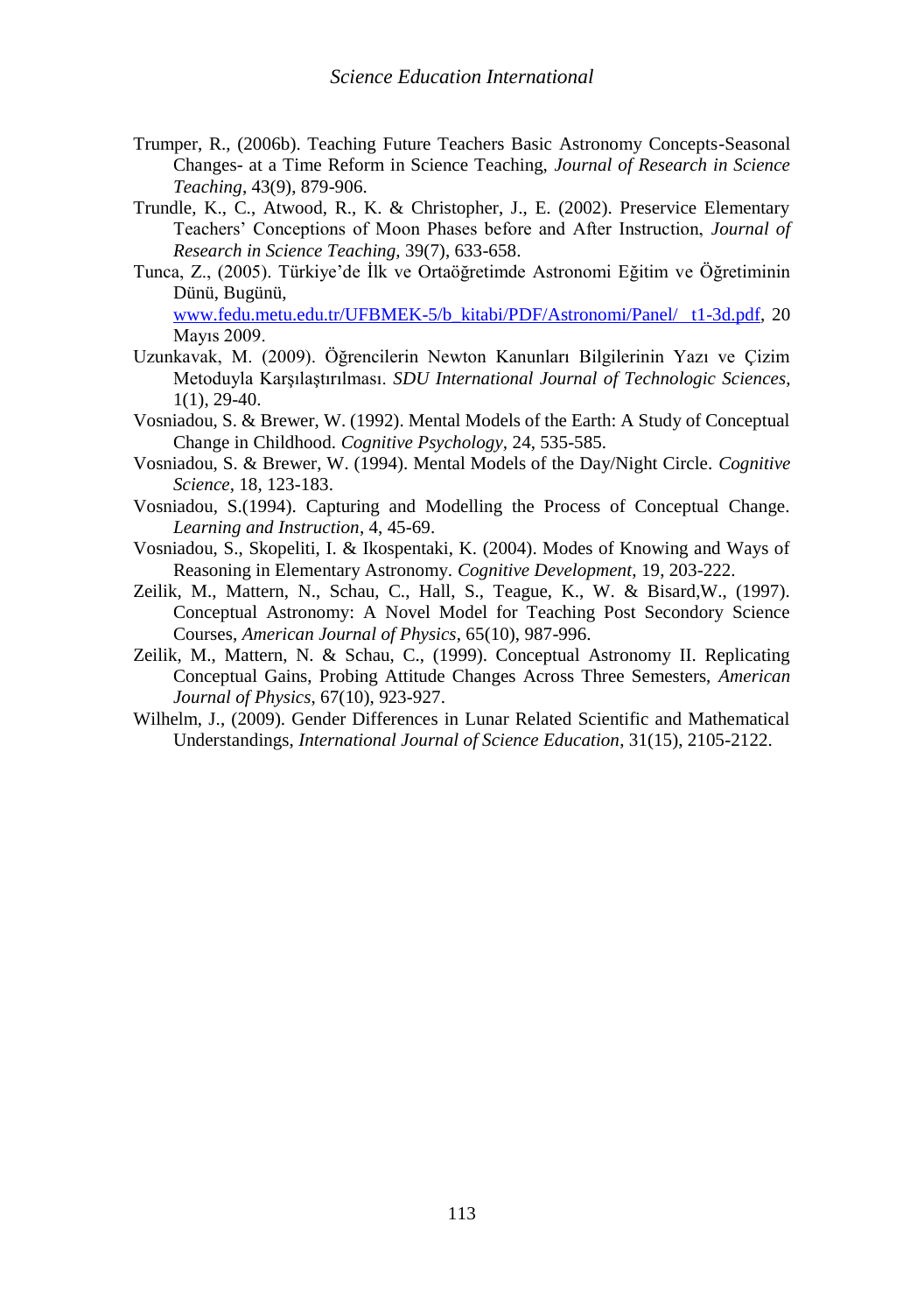### **APPENDICES**

### **Appendix 1 Examples of mental models of basic astronomy concepts**

### Planet **Selective model (F40)**

"*Planet, celestial bodies revolving around the sun and affected by its gravitational force*" (Level 2). Celestial bodies running in a certain orbit around the sun were described as planet (Level 4). Planets are composed of elements (Level 1).



"*Celestial bodies revolving around the sun are called planet. The earth is also a planet revolving around the sun.*" (Level 1)

### **Concrete model (S37)**

"*Planets are celestial bodies existing in the outer space generally with no living creatures on*" (Level 1). The participant drew the planet in spherical shape (Level 4). The participant explained the structure of planet with 'the inner core and layers' (Level 2). The participant explained the relation between planet and the earth as "*Planet is a general term. The earth is in the class of planets*" (Level 2)



# **Inappropriate model (OÖ64)**

*"There are other planets other than the earth"* (Level 1). The participant did not draw any figure for the structure of the planet (Level 0); did not give any explanation for the structure of the planet (Level 0). The participant found out the relation between two celestial bodies by saying "*The earth is a planet*" (Level 2)

### **Concrete model (OÖ19)**

The Earth

*"The earth is a place composed of earth and water where we live"* (Level 2) The participant drew shapes on a circle to represent continents to explain the shape of the earth (Level 3). The participant explained the structure of the earth with "*earth, water and fire*" words (Level 1). Explained the relation between the earth and the planet as "*The earth is a planet*." (Level 2).

### **Inappropriate model (OÖ27)**

*"The earth is the place where we live on"* (Level 1). The participant drew a house, flowers, trees and human figures on a disc (Level 1). As structure; the earth, which is composed of different layers, is a planet (Level 2).

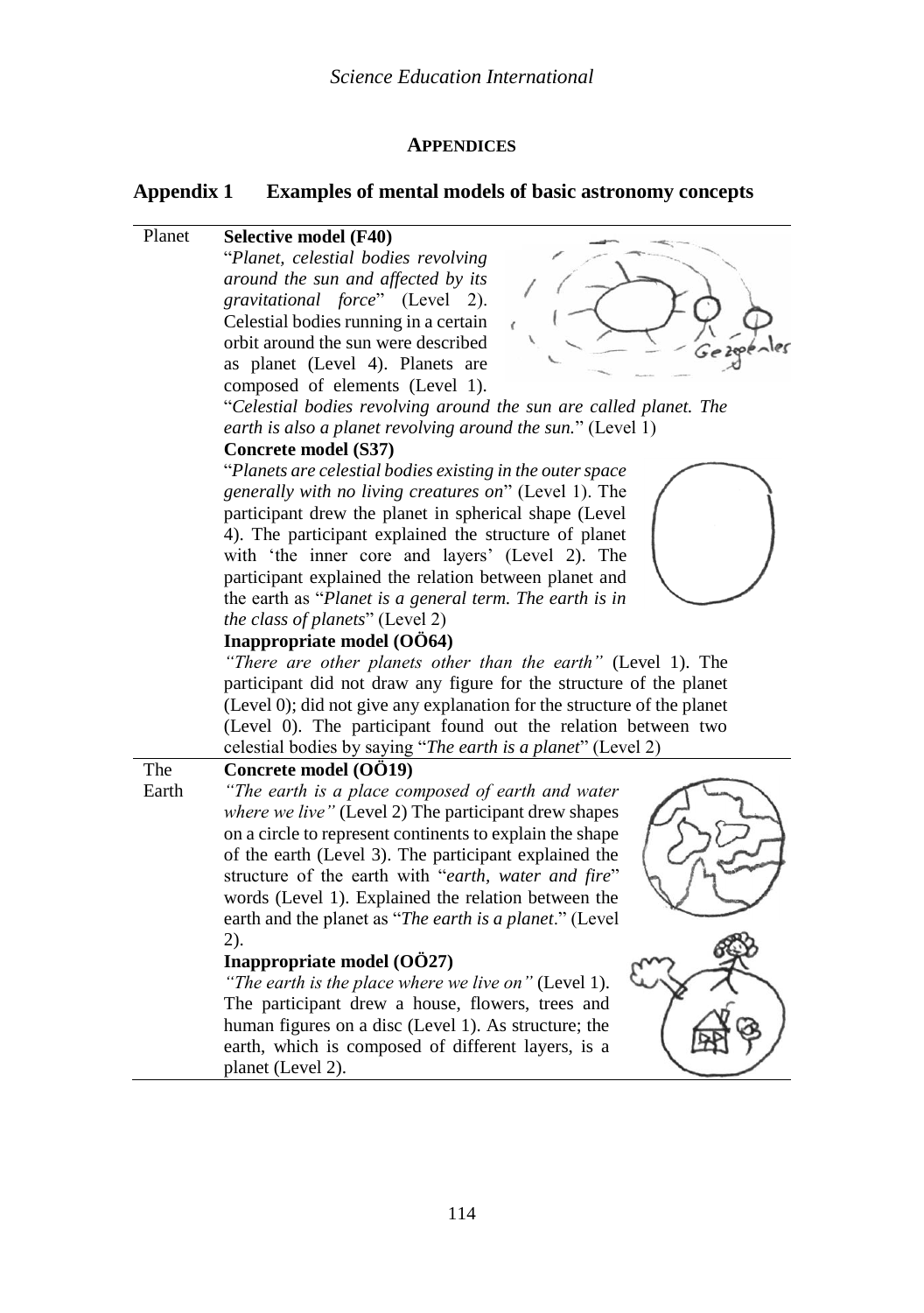| Star       | <b>Relational model (F28)</b>                                                                                                                                                                                                                                                                                                               |
|------------|---------------------------------------------------------------------------------------------------------------------------------------------------------------------------------------------------------------------------------------------------------------------------------------------------------------------------------------------|
|            | "Star is a celestial body that has no energy and<br>reflecting the light coming from the sun" (Level 1). It<br>was described with the points belonging to a star                                                                                                                                                                            |
|            | (Level 1). No explanation was made about the star<br>concept (Level 0). "The sun is one of the biggest stars<br>having own light resource" (Level 3)                                                                                                                                                                                        |
|            | Inappropriate model (FT40)                                                                                                                                                                                                                                                                                                                  |
|            | "Star is a celestial body that emits light but it seems<br>bright on the earth because of the light coming from<br>the sun" (Level 1). The structural characteristics were<br>not explained (Level 0). The relationship between star<br>and the sun: "The sun is natural; stars are artificial                                              |
|            | <i>light resources.</i> " (Level 1)                                                                                                                                                                                                                                                                                                         |
| The<br>Sun | <b>Relational model (FT5)</b><br>"The sun is the biggest star in the solar system. It<br>emits heat and light" (Level 2). The drawing<br>describing the sun was a circle emitting light. (Level<br>2). There was no explanation about the structure of<br>the sun (Level 0). "The sun is a star since it produces<br>own light." (Level 3). |
|            | Inappropriate model (F12)                                                                                                                                                                                                                                                                                                                   |
|            | "The sun is the biggest planet in the universe which provides energy<br>needs of the other planets in the form of heat and light" (Level 1).                                                                                                                                                                                                |
|            | The drawing describing the sun was a sphere emitting light. (Level                                                                                                                                                                                                                                                                          |
|            | 2). The participant explained the structure of the sun with "methane<br>explosions and radioactive explosions" (Level 1). The relationship<br>between the sun and star explained as "The sun is a source of energy                                                                                                                          |

## Satellite **Concrete model (OÖ9)**

"*Satellite is the moon*" (Level 2). "*The shape of it is spherical*" (Level 4). The structure was not explained (Level 0). The relation between satellite and the moon; "*The moon is the satellite of the earth*" (Level 2).

*but star uses this energy*" (Level 1).

## **Inappropriate model (OÖ69)**

*"They are smaller celestial bodies revolving with planets."* (Level 2). The moon was drawn only as a crescent (Level 2). "*The moon is composed of earth and other solid matters*." (Level 1). The relation between the moon and satellite was indicated as; "*The moon is the satellite of the earth*" (Level 2).